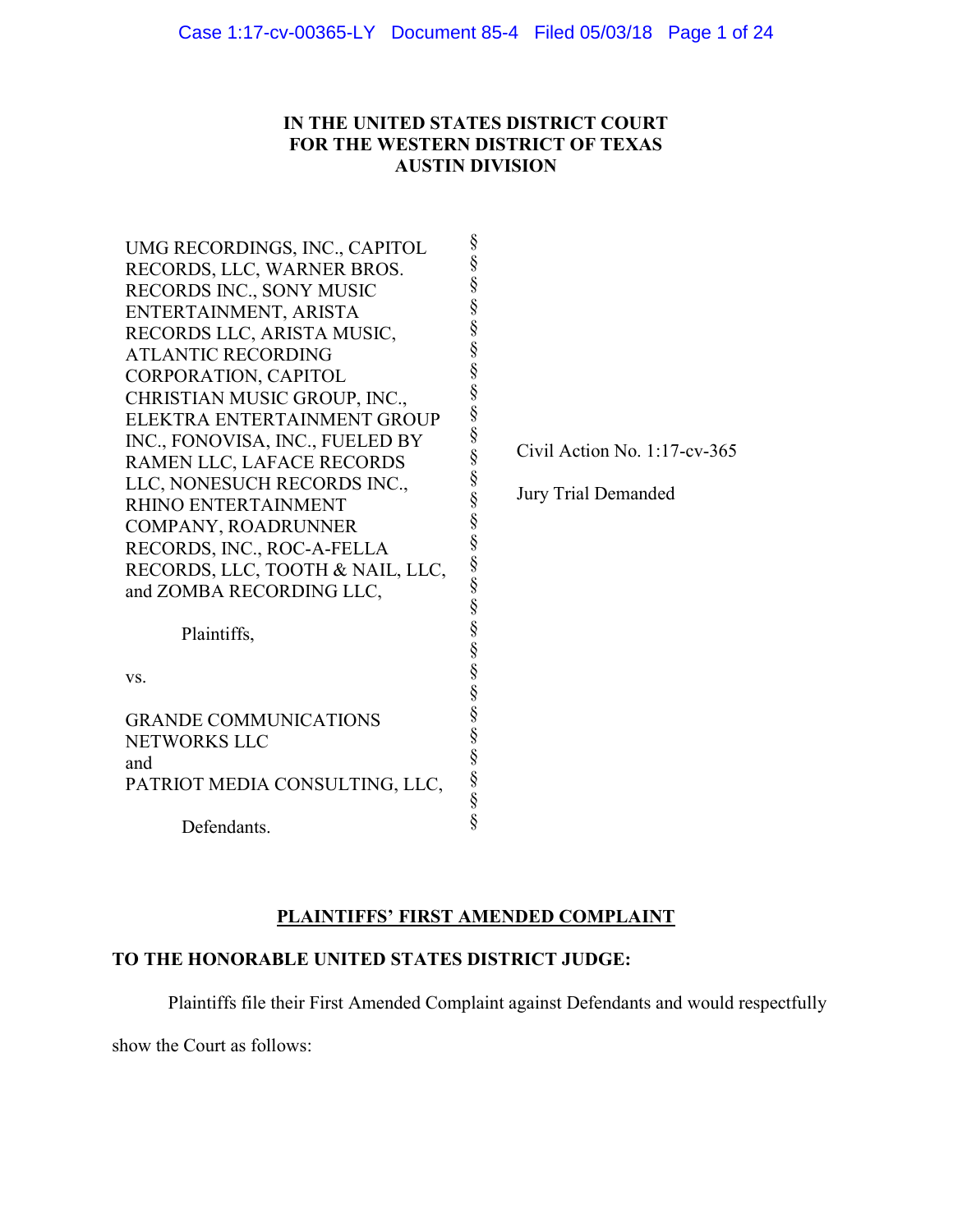#### I. INTRODUCTION

1. This is a case about the ongoing infringement of Plaintiffs' copyrights by Grande Communications Networks LLC ("Grande"), its management company Patriot Media Consulting, LLC ("Patriot," and together with Grande, "Defendants"), and its internet service users, and Defendants' failure and refusal to prevent these users from repeatedly infringing those copyrights.

2. Plaintiffs are record companies that produce, manufacture, distribute, sell, and license the great majority of all legitimate commercial sound recordings in this country.

 $3.$ Defendant Grande is a Texas Internet Service Provider ("ISP") that provides internet services to customers in Austin, Dallas, San Antonio, and other locations throughout the state. Defendant Patriot is a company that has provided, and continues to provide, management services to Grande. Patriot manages Grande's overall strategy and sets its policies, including policies regarding copyright infringement.

 $\overline{4}$ . Defendants have been notified that their internet customers have engaged *in more* than one million infringements of copyrighted works over BitTorrent systems (as described herein), including tens of thousands of blatant infringements by repeat infringers of Plaintiffs' copyrighted works. Despite their knowledge of repeat infringements, Defendants have permitted repeat infringers to use the Grande service to continue to infringe Plaintiffs' copyrights without consequence. Grande and Patriot took no meaningful action to discourage this continuing theft, let alone suspend or terminate subscribers who repeatedly commit copyright infringement through its network, as required by law.

5. The evidence in this case reveals that, until 2010, Grande actually suspended and may even have terminated known repeat infringing customers. But then, from 2011 to 2016, Defendants made the conscious decision **not to terminate** a single Grande subscriber for copyright infringement, regardless of how much proof they received, from any source, of those subscribers'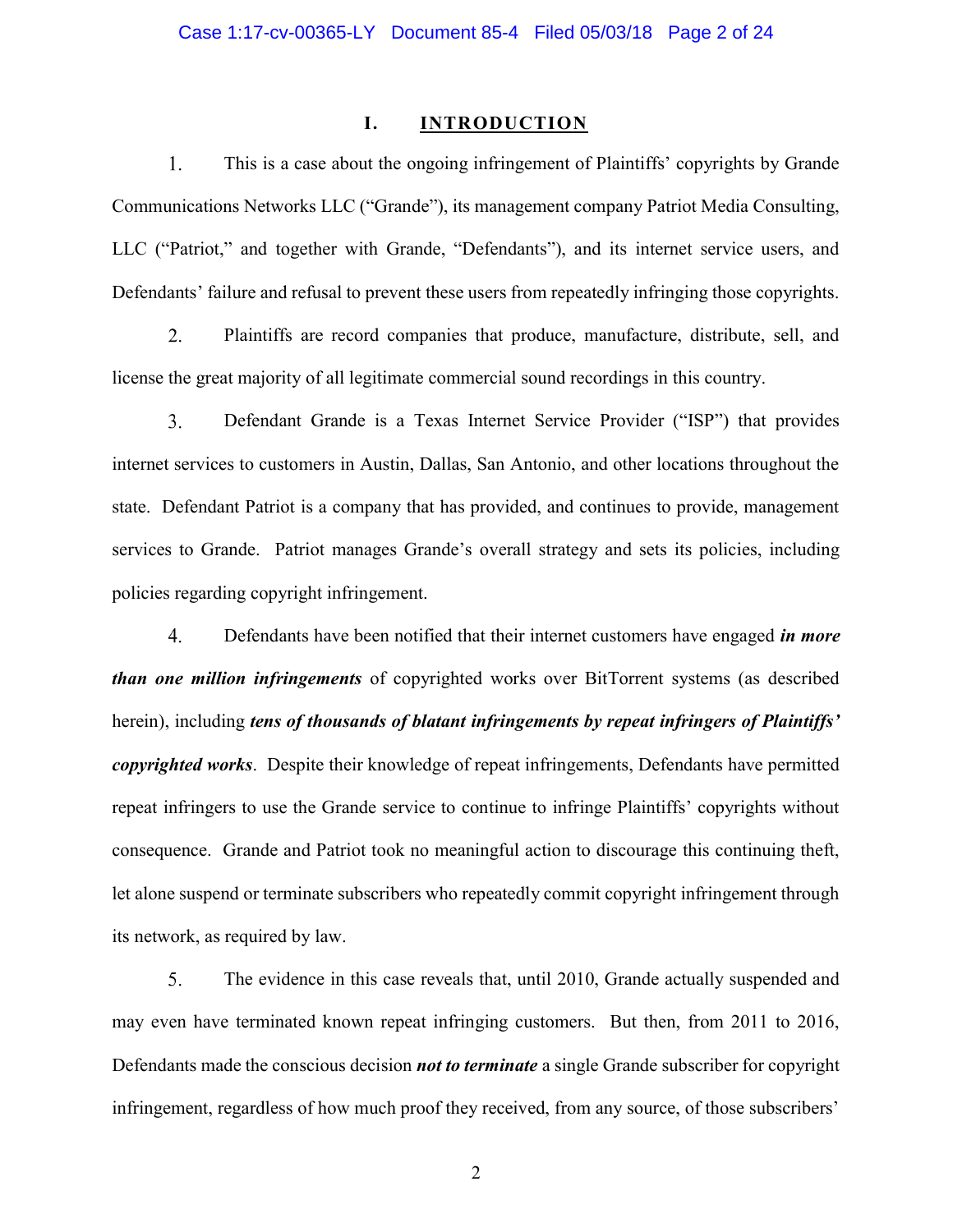#### Case 1:17-cv-00365-LY Document 85-4 Filed 05/03/18 Page 3 of 24

blatant, repeat infringement. It was not until after this lawsuit was filed in April 2017 that Grande resumed terminating known repeat infringers (thus acknowledging implicitly that its prior conduct was unlawful). Still, Grande has failed to terminate the overwhelming majority of repeat infringing customers about whom it has received infringement notices, even in the past year.

6. Defendants' policy of refusing to take meaningful action against repeat infringers (a practice that did not end until after this lawsuit was filed) protects a significant revenue stream that Grande receives every month from its many infringing subscribers. Grande's infringing customers are largely "a la carte" internet customers, Grande's most profitable customers by profit margin—a fact that Defendants track and know.

7. Defendants' effective acquiescence in this wholesale violation of Plaintiffs' rights, coupled with their failure to adopt and reasonably implement a policy to stop repeat infringers, excludes Defendants from the safe harbor protections of the Digital Millennium Copyright Act ("DMCA"). As a result, Defendants' knowledge of repeat infringements by identified subscribers occurring on Grande's service, along with their material contribution to, participation in, enablement of, and profiting from such infringement, renders Defendants liable for contributory and vicarious copyright infringement, and inducement of copyright infringement.

8. Plaintiffs invest significant amounts of money, time, and effort to discover and develop recording artists, and to create, manufacture, advertise, promote, sell, and distribute sound recordings embodying their performances. Defendants' actions, including their refusal to prevent their users' repeat infringement of Plaintiffs' works, have caused — and continue to cause — Plaintiffs significant and irreparable harm. Defendants' acts of infringement have eroded the legitimate sales and distribution of Plaintiffs' copyrighted sound recordings through physical and digital channels. Plaintiffs are entitled to preliminary and permanent injunctive relief to stop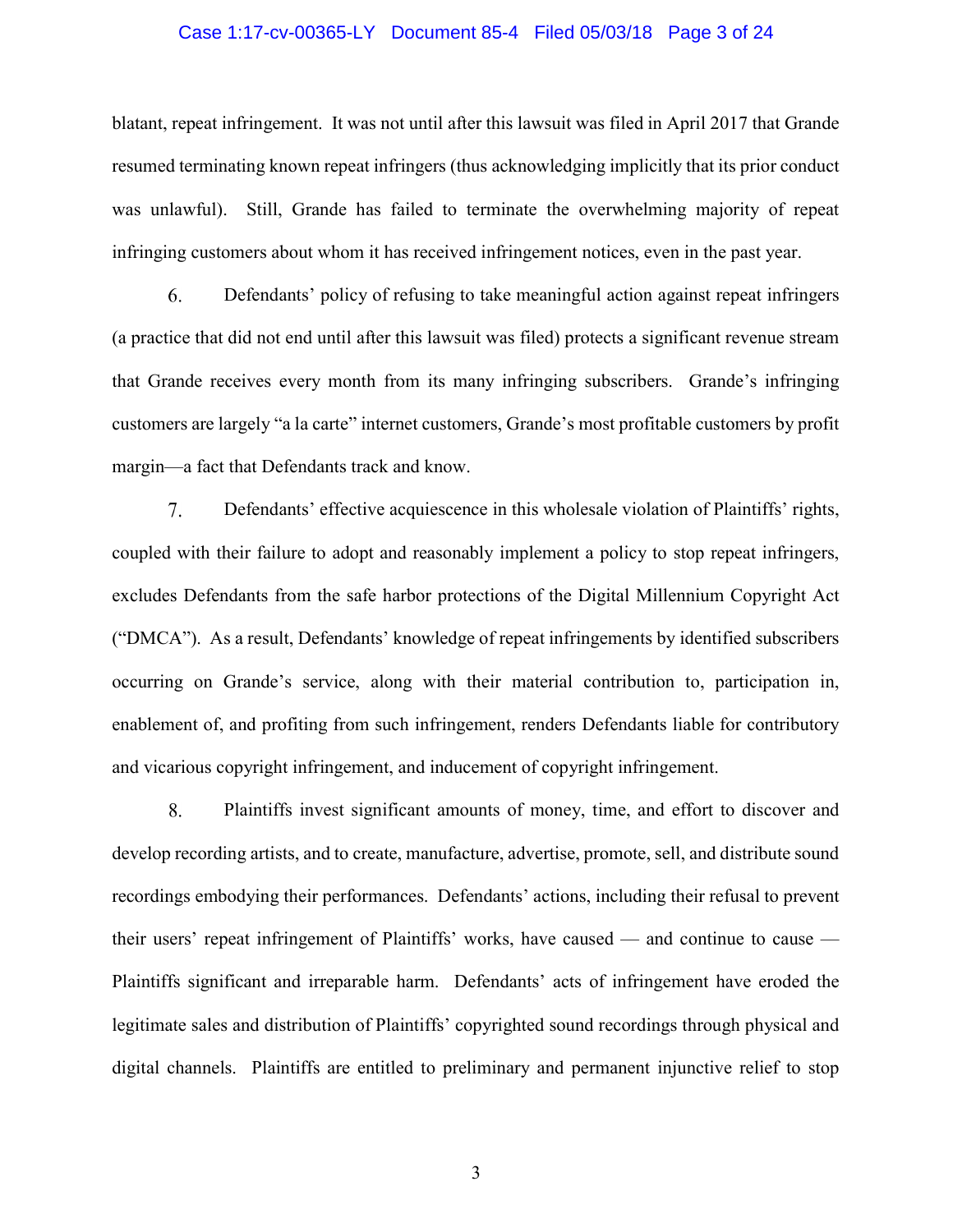#### Case 1:17-cv-00365-LY Document 85-4 Filed 05/03/18 Page 4 of 24

Defendants' ongoing violation of Plaintiffs' rights, as well as damages resulting from Defendants' egregious infringing conduct.

## II. JURISDICTION AND VENUE

9. This is a civil action seeking damages and injunctive relief for copyright infringement under the copyright laws of the United States, 17 U.S.C.  $\S$  101 *et seq.* 

10. This Court has subject matter jurisdiction pursuant to 28 U.S.C. § 1331 (federal question jurisdiction) and 28 U.S.C. § 1338(a) (jurisdiction over copyright actions).

11. This Court has personal jurisdiction over Grande because Grande resides in and does systematic and continuous business in Texas and in this judicial district. Grande provides a full slate of services in Texas, including internet, TV, and phone service, among others. Grande's corporate headquarters are located at 401 Carlson Circle, San Marcos, Texas, within this judicial district and division. Grande also has stores and service centers within this judicial district and division, including one at 911 W. Anderson Lane, Suite 123, Austin, TX 78757.

 $12.$ This Court has personal jurisdiction over Patriot because Patriot does systematic and continuous business in Texas and in this judicial district and division, including providing executive and general counsel services to Grande at and through its corporate headquarters.

13. In addition, many of the acts complained of herein occurred in Texas and in this judicial district. For example, many of the most egregious repeat infringers on Grande's network reside in Texas and in this judicial district. Plaintiffs have identified hundreds of accounts of Grande subscribers suspected of residing in Texas who have repeatedly infringed one or more of Plaintiffs' copyrighted works.

14. Venue in this judicial district is proper under 28 U.S.C. § 1391(b)-(c), and/or 28 U.S.C. § 1400(a). A substantial part of the acts of infringement complained of herein occurs or has occurred in this judicial district, where Grande resides or may be found.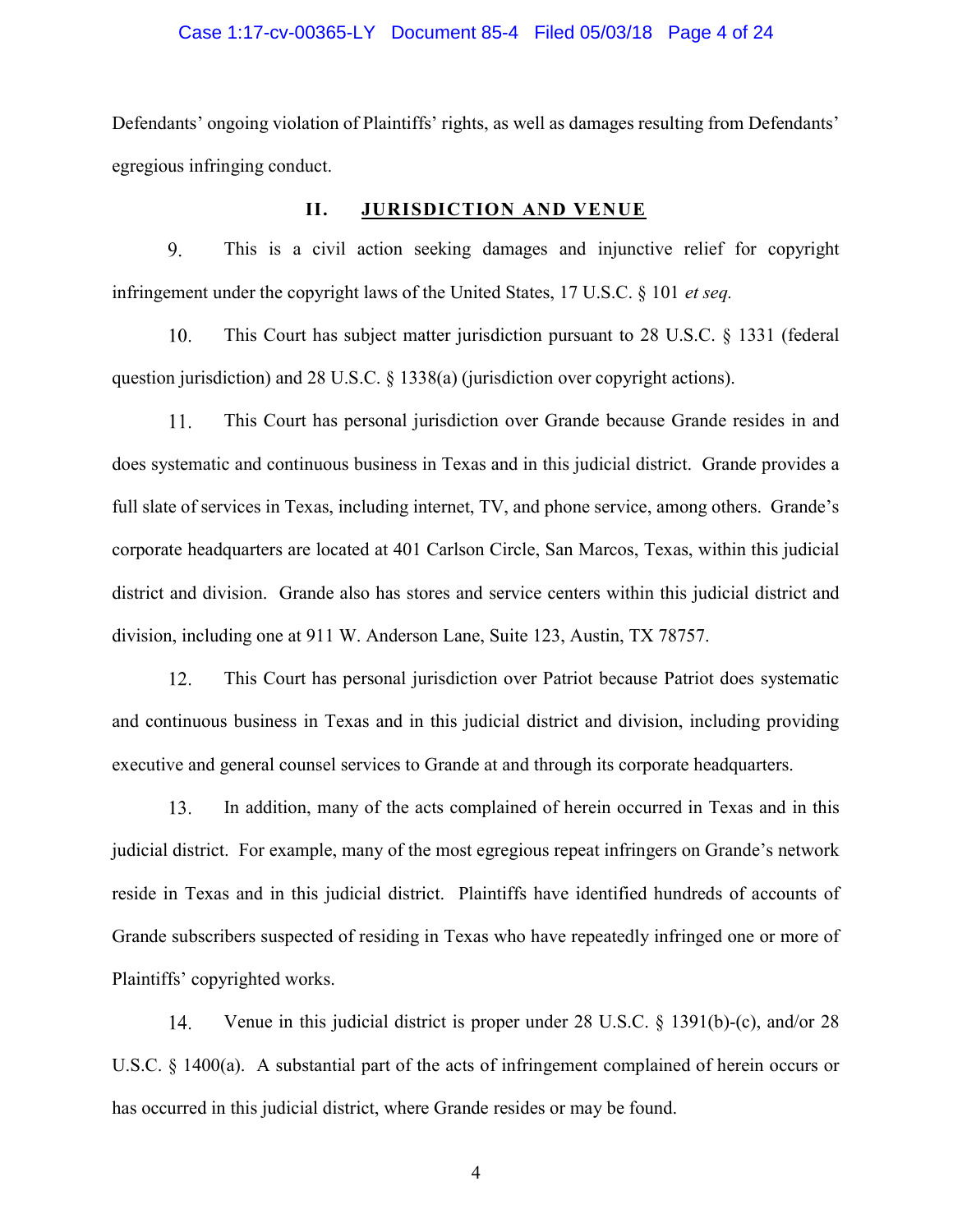#### III. THE PARTIES

## A. Plaintiffs

15. Plaintiff UMG Recordings, Inc. is a Delaware corporation with its principal place of business in Santa Monica, California.

Plaintiff Capitol Records, LLC is a Delaware limited liability company with its 16. principal place of business in Santa Monica, California.

17. Plaintiff Warner Bros. Records Inc. is a Delaware corporation with its principal place of business in Burbank, California.

18. Plaintiff Sony Music Entertainment is a Delaware partnership with its principal place of business in New York, New York.

19. Plaintiff Arista Records LLC is a Delaware limited liability company with its principal place of business in New York, New York.

20. Plaintiff Arista Music is a New York partnership with its principal place of business in New York, New York.

21. Plaintiff Atlantic Recording Corporation is a Delaware corporation with its principal place of business in New York, New York.

22. Plaintiff Capitol Christian Music Group, Inc. is a California corporation with its principal place of business in Santa Monica, California.

Plaintiff Elektra Entertainment Group Inc. is a Delaware corporation with its 23. principal place of business in New York, New York.

24. Plaintiff Fonovisa, Inc. is a California corporation with its principal place of business in Santa Monica, California.

25. Plaintiff Fueled by Ramen LLC is a Delaware limited liability company with its principal place of business in New York, New York.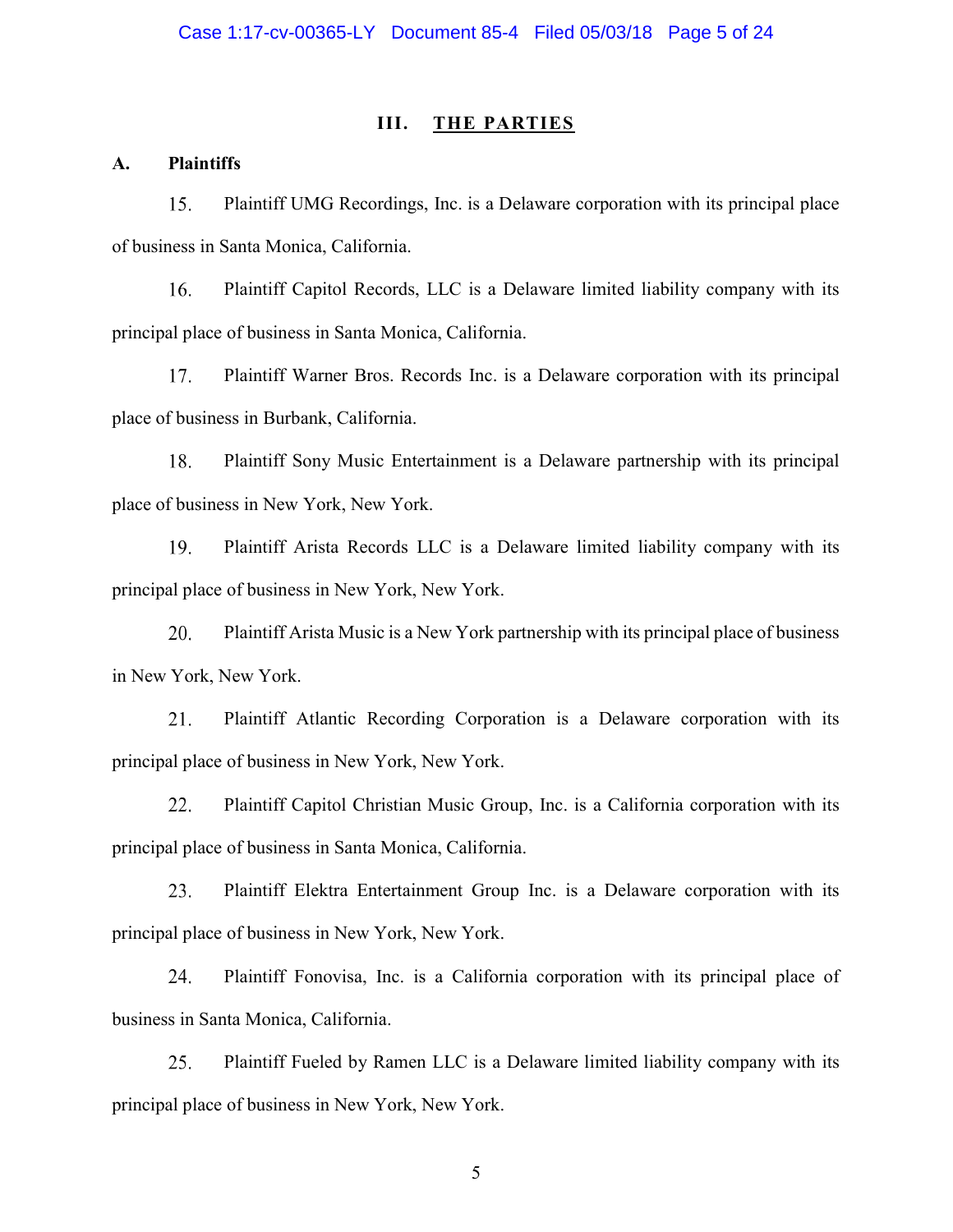#### Case 1:17-cv-00365-LY Document 85-4 Filed 05/03/18 Page 6 of 24

26. Plaintiff LaFace Records LLC is a Delaware limited liability company with its principal place of business in New York, New York.

27. Plaintiff Nonesuch Records Inc. is a Delaware corporation with its principal place of business in New York, New York.

28. Plaintiff Rhino Entertainment Company is a Delaware corporation with its principal place of business in Burbank, California.

29. Plaintiff Roadrunner Records, Inc. is a New York corporation with its principal place of business in New York, New York.

30. Plaintiff Roc-A-Fella Records, LLC is a New York limited liability company, with its principal place of business in New York, New York.

31. Plaintiff Tooth & Nail, LLC is Delaware corporation with its principal place of business in Santa Monica, California.

Plaintiff Zomba Recording LLC is a Delaware limited liability company with its 32. principal place of business in New York, New York.

33. Plaintiffs UMG Recordings, Inc., Capitol Records, LLC, Warner Bros. Records Inc., Sony Music Entertainment, Arista Records LLC, Arista Music, Atlantic Recording Corporation, Capitol Christian Music Group, Inc., Elektra Entertainment Group Inc., Fonovisa, Inc., Fueled by Ramen LLC, LaFace Records LLC, Nonesuch Records Inc., Rhino Entertainment Company, Roadrunner Records, Inc., Roc-A-Fella Records, LLC, Tooth & Nail, LLC, and Zomba Recording LLC are collectively referred to herein as "Plaintiffs."

## B. Defendants

34. Upon information and belief, Grande is a limited liability company organized and existing under the laws of the State of Delaware, with its headquarters at 401 Carlson Circle, San Marcos, TX 78666.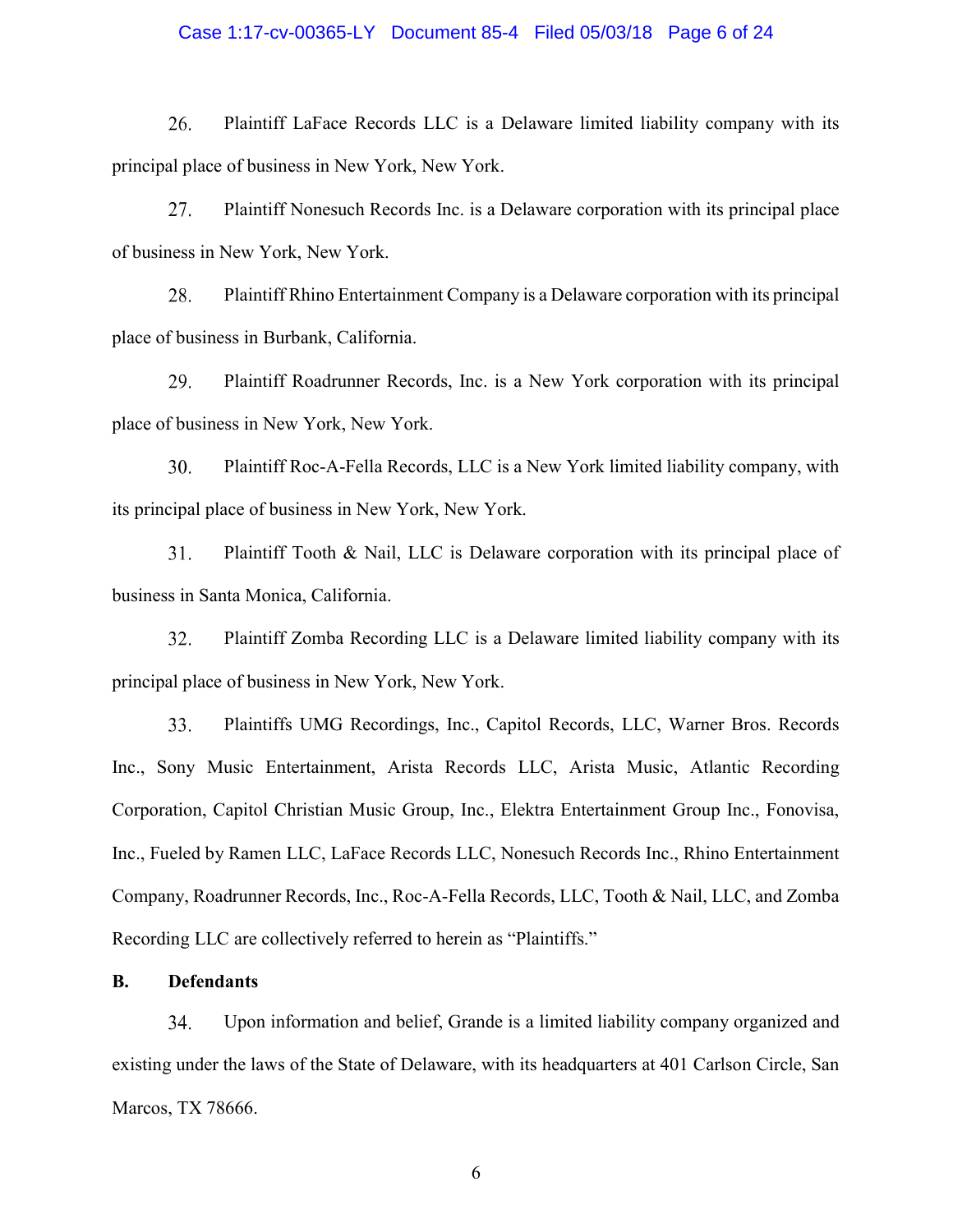#### Case 1:17-cv-00365-LY Document 85-4 Filed 05/03/18 Page 7 of 24

35. Upon information and belief, Patriot is a limited liability company organized and existing under the laws of the State of New Jersey, with its headquarters at 650 College Road East, Suite 3100, Princeton, NJ 08540. Patriot has provided, and continues to provide, management services to Grande, including developing Grande's overall strategy and setting its policies, including policies regarding copyright infringement.

## IV. FACTUAL BACKGROUND

#### Plaintiffs' Extensive and Valuable Copyrights

36. Plaintiffs are the copyright owners of, or owners of exclusive rights with respect to, the great majority of copyrighted sound recordings sold in the United States, including sound recordings embodying the performances of some of the most popular and successful recording artists of all time, from Aerosmith to ZZ Top, Michael Jackson to Pink Floyd, Kanye West to Tony Bennett, Rihanna to Carrie Underwood, and many more. Plaintiffs have invested, and continue to invest, significant money, time, effort, and creative talent to create, promote, sell, and license their sound recordings.

37. Plaintiffs distribute and sell their sound recordings in the form of CDs and other tangible media throughout the United States, including in Texas. Plaintiffs also sell, distribute, publicly perform and/or license their sound recordings in the form of digital audio files through legitimate and authorized digital services, such as iTunes, Amazon, Apple Music, Napster (formerly Rhapsody), and Spotify, which are available throughout the United States, including in Texas.

38. Under the Copyright Act, Plaintiffs have the exclusive rights, among other things, to "reproduce the copyrighted work[s]," to "distribute copies or phonorecords of the copyrighted work[s] to the public," to "perform the copyrighted work publicly by means of a digital audio transmission," as well as to authorize or license such activities. 17 U.S.C. § 106.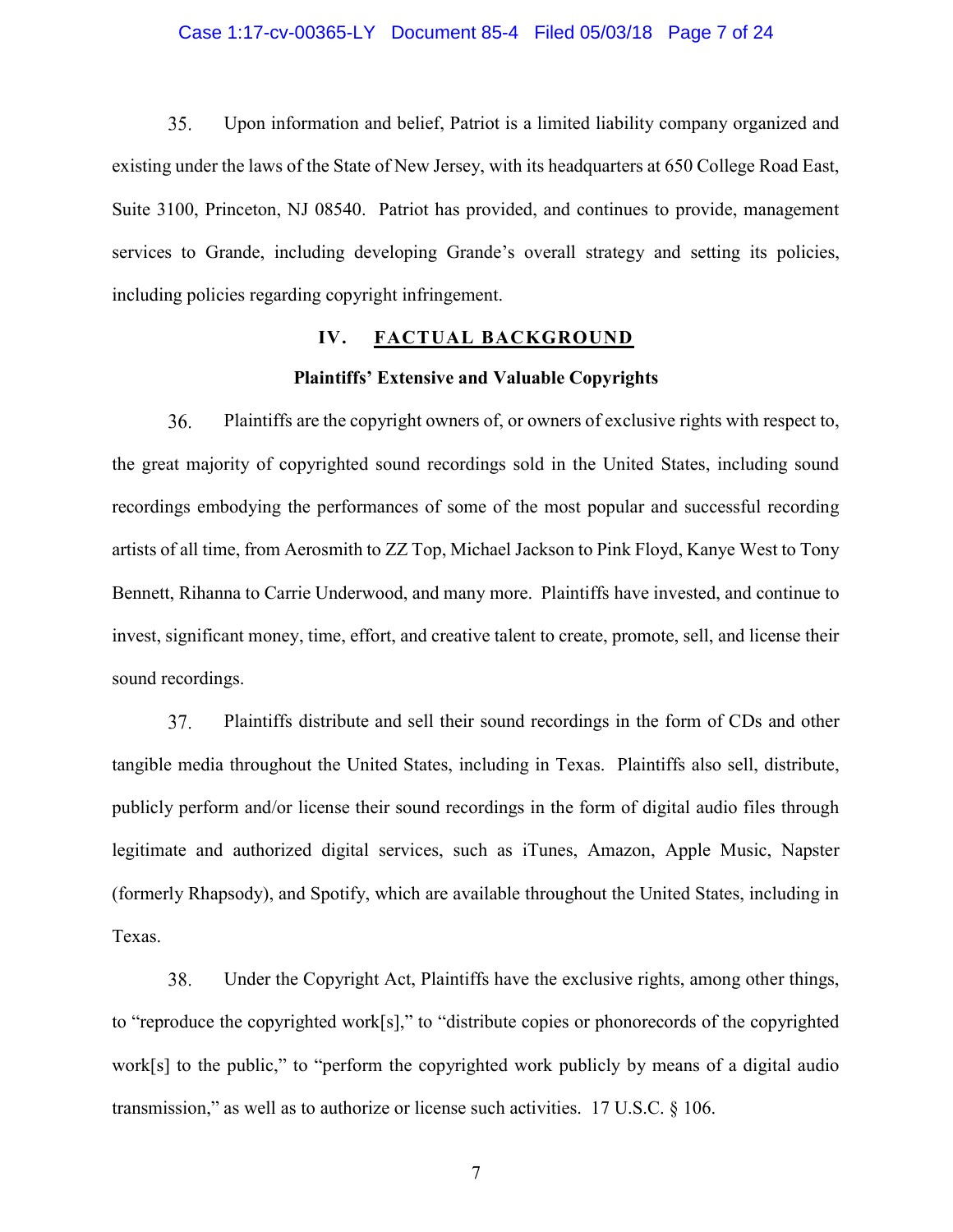#### Case 1:17-cv-00365-LY Document 85-4 Filed 05/03/18 Page 8 of 24

39. A non-exhaustive, illustrative list of Plaintiffs' federally copyrighted sound recordings that Defendants have illegally reproduced, distributed, and/or publicly performed for their users is attached hereto as Exhibit A (the "Copyrighted Sound Recordings"). Plaintiffs have received Certificates of Copyright Registration from the Register of Copyrights for each of these Copyrighted Sound Recordings and/or have submitted complete applications for such registrations to the Copyright Office.

## Copyright Infringement Accomplished Over BitTorrent Systems

40. Massive online infringement of copyrighted music and other digital works is a significant problem for the record industry, as well as for other content-owning industries. Historically, infringement occurred largely by an internet user downloading an entire copyrighted work from a website. Then peer-to-peer (P2P) services, such as Napster and Grokster, enabled internet users to obtain copyrighted works directly from another internet user, limiting the effectiveness of measures taken against websites hosting copyrighted works for download on the internet. Now infringement frequently occurs over BitTorrent networks that distribute the copyrighted works in small pieces using many users' computers working together. BitTorrent systems allow users to join a "swarm" of collaborating host computers to download and upload copyrighted works from each other simultaneously. When a file is requested, BitTorrent software identifies multiple computers hosting the identical file, takes small pieces of the requested file from each of those host computers, and downloads them simultaneously onto the requester's computer where they will be reassembled into one file. These pieces become immediately available for further distribution and download to other infringing users.

41. BitTorrent allows large files, such as entire catalogs of recordings, to be transferred quickly and efficiently, all for free and without authorization from the owner of that content.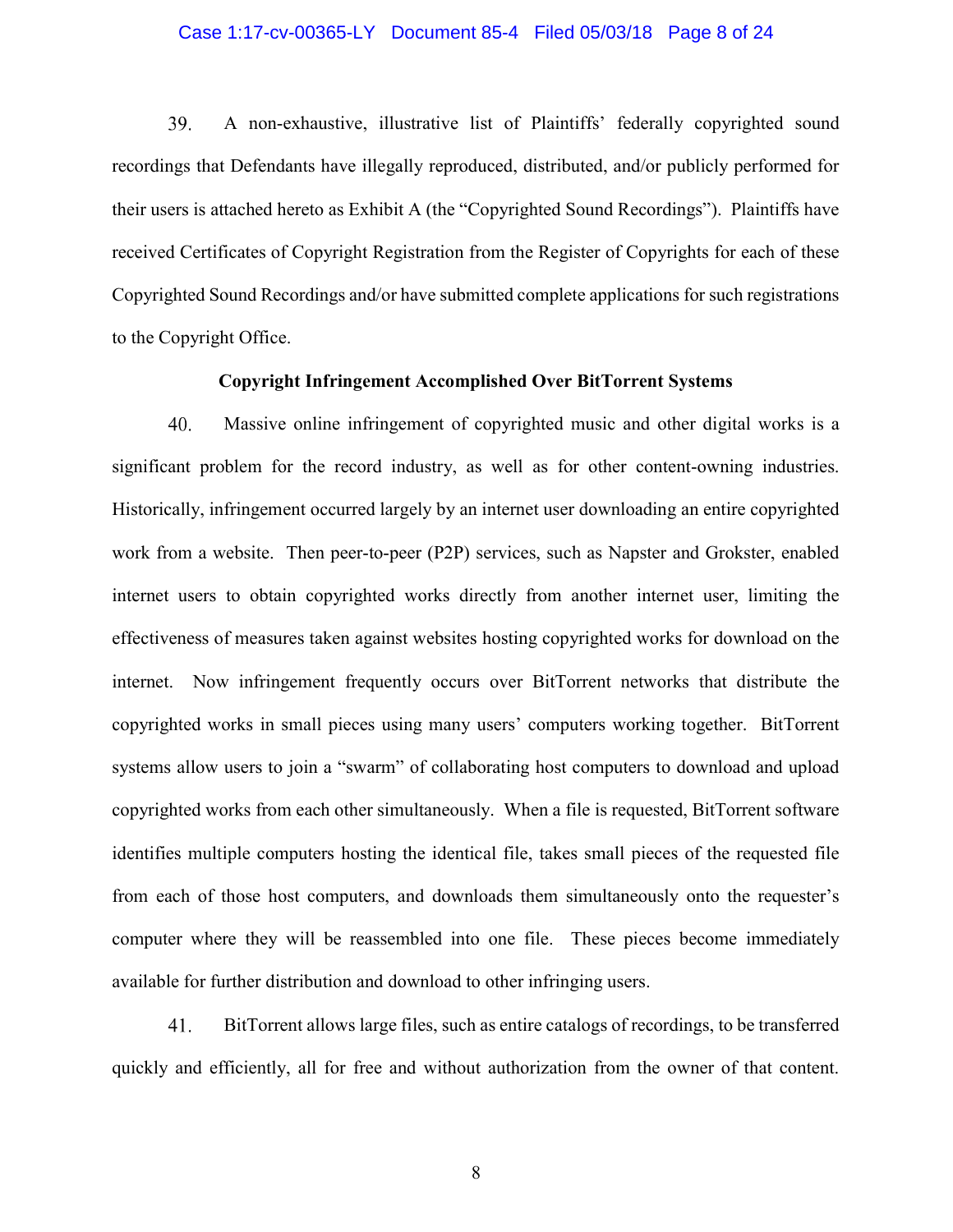#### Case 1:17-cv-00365-LY Document 85-4 Filed 05/03/18 Page 9 of 24

Moreover, the BitTorrent systems are designed so that the more files a user offers for download to others, the faster the user's own downloads become. In this manner, BitTorrent systems reward the users who make the most copyrighted works available for download. This results in a much more efficient system for unauthorized copying – speeding up the process and shrinking the internet connection bandwidth for uploading and downloading. In a 2013 report, NetNames estimated that 99.97% of non-pornographic files distributed by BitTorrent systems infringe copyrights, and there is no evidence that this figure has changed since.

The Copyright Act of 1976 ("Copyright Act") imposes liability not only on those 42. that directly infringe copyrights, but also on those that induce or contribute to such infringement, or are vicariously liable for its occurrence. This is the case whether the infringement pertains to physical product or digital files over the internet.

43. When infringement occurs via the use of services provided by ISPs, the DMCA offers a safe harbor from secondary copyright infringement liability to innocent ISPs that satisfy certain statutory conditions. As a threshold matter, to be eligible for the safe harbor, an ISP is required, among other things, to adopt and reasonably implement a policy that provides for the termination of subscribers and account holders that are repeat copyright infringers.

44. As noted above, Plaintiffs are well-known record companies. They are in the business of producing, manufacturing, distributing, selling, licensing, and facilitating the distribution, sale, public performance, and other authorized uses of sound recordings (i.e., recorded music) to which they own or control exclusive rights in copyright in the United States. The considerable artistic quality of Plaintiffs' sound recordings is well-known in Texas, and throughout the United States and the world.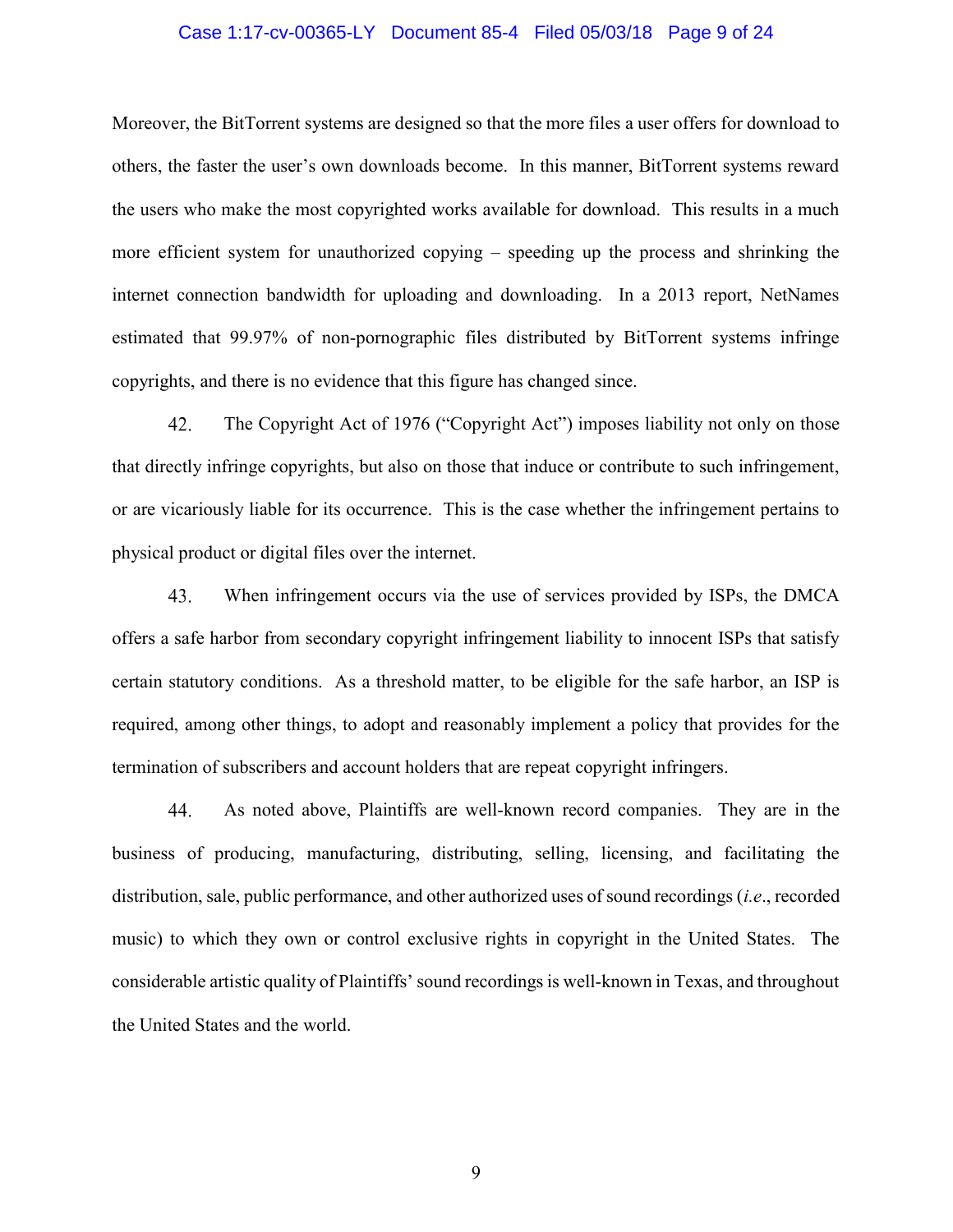#### Case 1:17-cv-00365-LY Document 85-4 Filed 05/03/18 Page 10 of 24

45. In an effort to combat the massive pirating of their copyrighted works, certain rights holders have engaged Rightscorp, Inc. ("Rightscorp"). Rightscorp has developed a technological system that identifies actual infringements and the perpetrators of these infringements (by IP address, port number, time, and date). It does so by monitoring BitTorrent systems and extracting information about the infringing activity, including, inter alia, the IP address, the ISP, the infringing content, and the suspected location of the host computer accessing BitTorrent networks. Rightscorp's system also has the capability to acquire entire files from the infringing host computers. Using this system, Rightscorp has notified ISPs, including Grande, of specific instances of first-time and repeat copyright infringement committed by their account holders and has requested that the ISPs, including Grande, notify their account holders of these infringements. Rightscorp's system has acquired from the infringing host computers of Grande's users at least one full copy of each of the Copyrighted Sound recordings listed in Exhibit A.

## Defendants' Knowledge of Extensive and Continuing Copyright Infringement by Grande's Subscribers

46. Grande provides its subscribers with high-speed internet service. It claims that "Grande Internet service provides you with an online experience that delivers unlimited access to a wealth of resources." See http://mygrande.com/internet. And, "with speeds up to 1 GB, Grande offers the fastest Internet speeds in town to support your entire family online at once." Id. In exchange for this service, Grande charges its subscribers monthly fees ranging from approximately \$29.99 for 50 Mbps download speeds and 5 Mbps upload speeds, to approximately \$64.99 for 400 Mbps download speeds and 20 Mbps upload speeds. Id.

47. Patriot performs the functions of Grande's CEO, CFO, and COO; develops Grande's overall business strategy; and handles various marketing, legal, regulatory, and other functions for Grande. In particular, Patriot sets Grande's policies, including policies relating to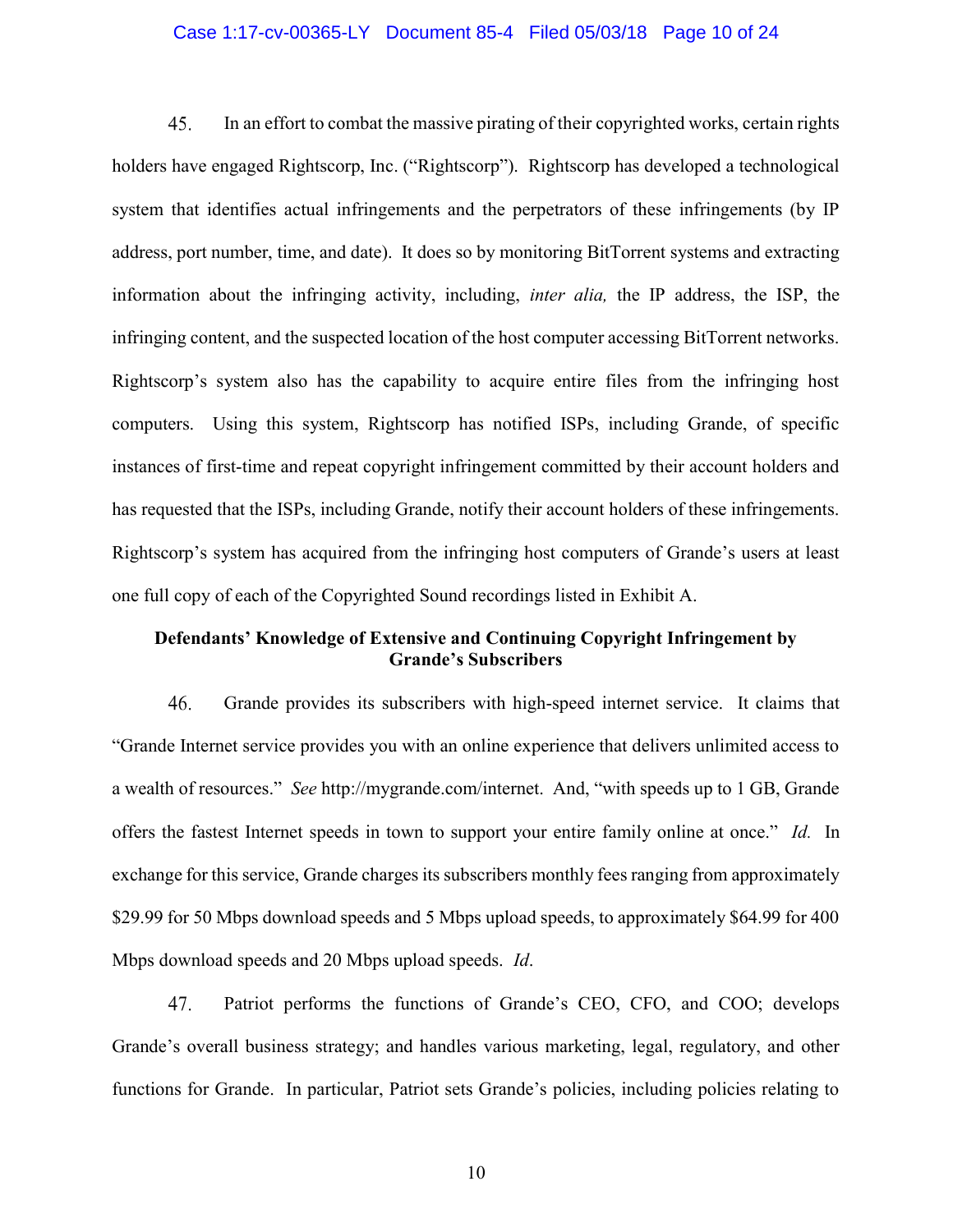#### Case 1:17-cv-00365-LY Document 85-4 Filed 05/03/18 Page 11 of 24

copyright infringement. Patriot also has an ownership interest in Grande and has had such an interest since at least 2013.

48. After purchasing high-speed internet access from Grande, subscribers can access BitTorrent networks and upload and download copyrighted works with ease and increasing speed, depending upon the level of Grande service that the subscribers purchase. Thus, Grande provides its subscribers with a fully functioning system that allows them to engage in copyright infringement on a massive scale using BitTorrent networks. And for those subscribers who want to pirate more and larger files at faster speeds, Grande obliges them in return for higher fees. The greater the bandwidth its subscribers require for pirating content, the more money Grande receives.

49. Customers can purchase various combinations of services from Grande, including phone, television, and internet services. Customers that purchase only one service, such as internet service, are referred to as "a la carte" customers. Internet-only a la carte customers are Grande's most profitable customers by margin.

50. Having created and (for a monthly fee) provided its subscribers with the site and facilities to engage in copyright infringement, Defendants are required to implement a policy that effectively addresses repeat infringers if it desires safe harbor protection under the DMCA. However, Defendants have chosen not to adopt or reasonably implement such a policy.

51. Prior to late 2010, Grande actually suspended and terminated infringing users for whom it had received a notice of the users' wrongful activity. But beginning in late 2010, and continuing at least through early 2017, Grande changed course: it consciously refused to terminate a single subscriber for copyright infringement, regardless of how many notices of infringement Grande received concerning a given subscriber, from any source whatsoever. In fact, Grande did not resume terminating infringing customers until *after this suit was filed*—a telling implicit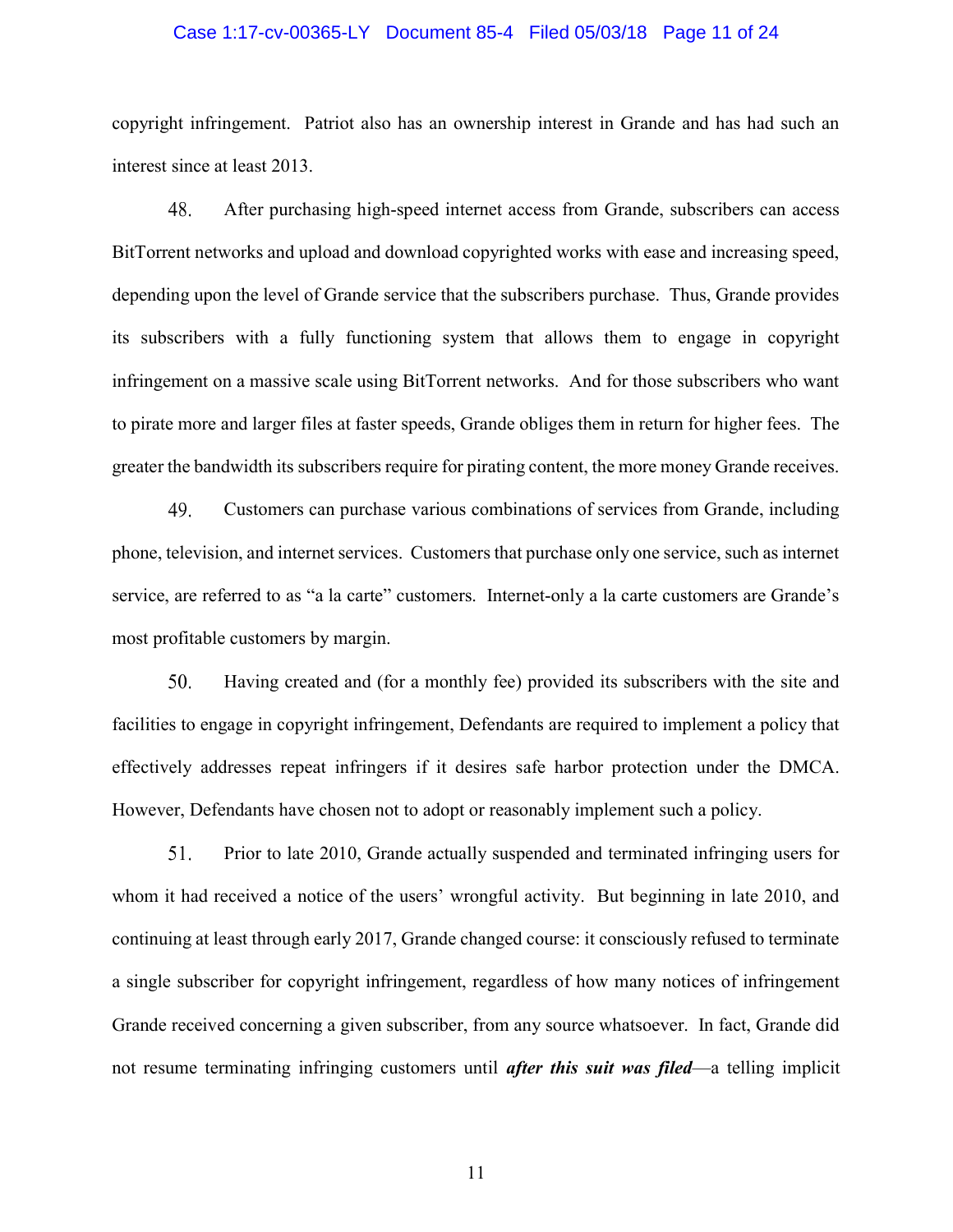#### Case 1:17-cv-00365-LY Document 85-4 Filed 05/03/18 Page 12 of 24

admission that its prior conduct violated the law. But even in the past year, Grande has allowed the overwhelming majority of known infringing users to remain as paying subscribers, free to continue to use Grande's internet service to infringe on Plaintiffs' Copyrighted Sound Recordings.

52. Documents produced by Grande and Patriot in this case reflect this failure to terminate infringing subscribers. Attached to this Amended Complaint as Exhibit B (filed under seal pursuant to this Court's Protective Order) are examples of such documents reflecting Grande's failure to terminate infringing subscribers.

Rightscorp has provided Grande with notice of specific infringers using Grande's 53. internet service to infringe various copyrighted works. Rightscorp also requested that Grande terminate the "subscribers and account holders" who are repeat infringers of copyrighted works. Despite its knowledge of specific repeat infringers of copyrighted works, Grande refused to do so: Grande's general manager admitted that the company did not terminate a single subscriber for copyright infringement in 2011, 2012, 2013, 2014, 2015, or 2016. This was the case no matter how many notices of copyright infringement Grande received, from any source, pertaining to any given customer.

54. The notifications Grande received were based upon a software system Rightscorp developed and employed. This system identifies specific actual infringements of various copyrighted works and the users of BitTorrent networks who infringe these copyrighted works. At its most basic level, the software searches for specific copyrighted content. When it communicates with a host computer using BitTorrent that acknowledges it has specific copyrighted content available for unauthorized distribution, the software will log certain identifying information (e.g., the IP address and port number of the host computer, the date and time the host computer offered the content, the name of the host computer's ISP, and information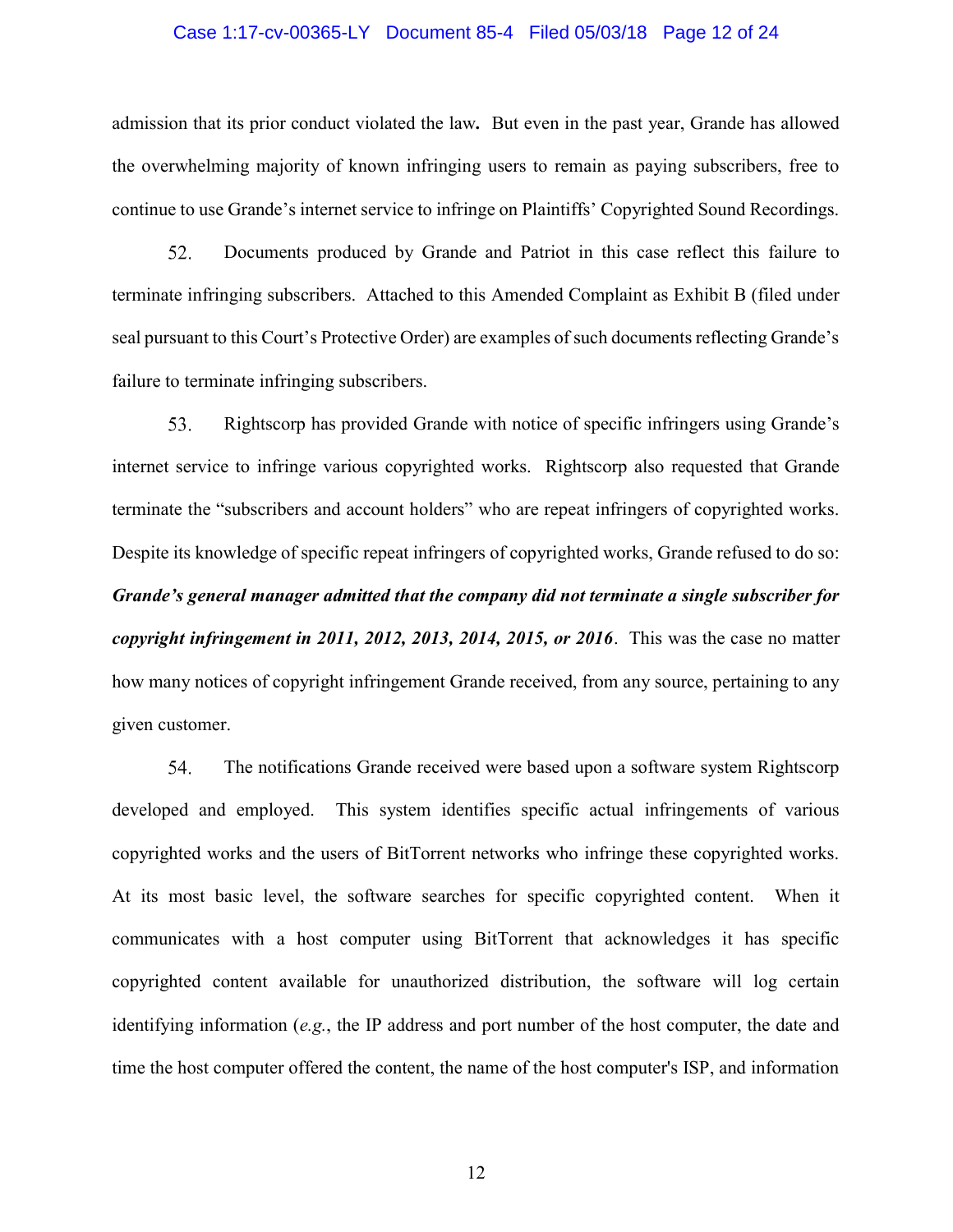## Case 1:17-cv-00365-LY Document 85-4 Filed 05/03/18 Page 13 of 24

about the infringing file). Upon collecting this information, Rightscorp sends a notice of infringement to Grande, detailing the exact nature of the infringement(s). Each notice requests that Grande forward the notice to the corresponding Grande subscriber, because only Grande, as the ISP, can identify and contact the account holder. Thereafter, Grande's network is continuously monitored to determine if the same subscriber is a repeat infringer who continues to infringe copyrighted works. If repeat infringement is detected, Grande is further notified.

55. Through this process, Grande has been put on notice and informed of more than one million infringements, and that thousands of subscriber accounts have engaged in repeated acts of copyright infringement. Prior to April 2017, Grande received notice that 1,840 of its customers had each engaged in infringement at least one hundred times. At least 456 of Grande's customers had generated 500 notices of infringement. More than 208 customers each generated at least 1,000 notices of infringement. And some of Grande's customers generated more than 2,000 notices of infringement each. Because Rightscorp can only observe a small percentage of the overall activity of Grande subscribers, upon information and belief, the infringement Rightscorp reported to Grande likely is merely a small fraction of the infringing activity occurring over Grande's network.

56. Grande has had actual and ongoing specific knowledge of the repeat infringements by its subscribers of the Copyrighted Sound Recordings occurring through the use of its service for years. Through the role it plays for Grande, including performing all senior management functions, Patriot, too, has actual and ongoing specific knowledge of these repeat infringements, including as a result of Rightscorp's notifications.

57. Documents produced by Grande and Patriot in this case reflect (1) Patriot's knowledge of infringement notices provided to Grande, and (2) Patriot's central role in setting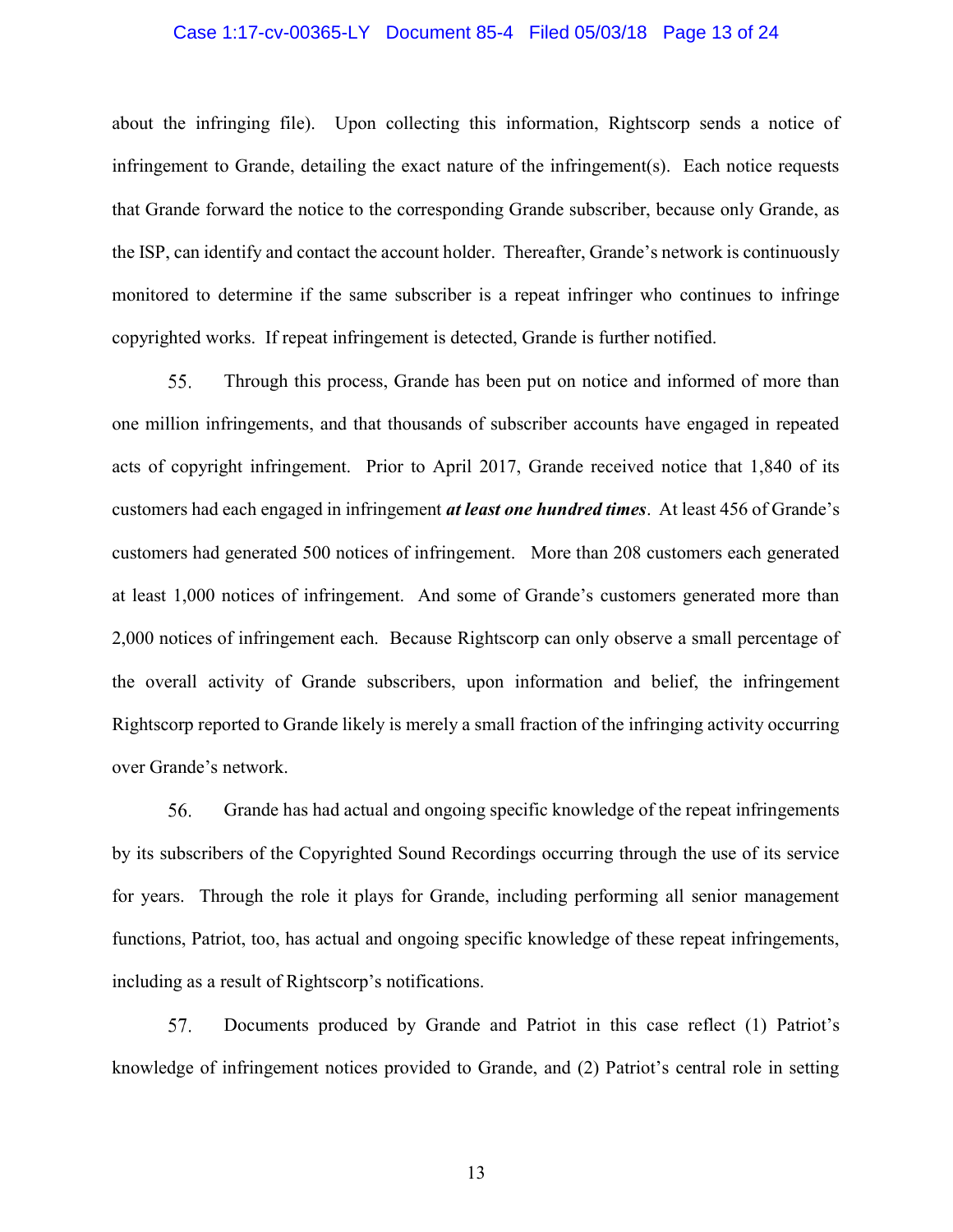#### Case 1:17-cv-00365-LY Document 85-4 Filed 05/03/18 Page 14 of 24

Grande's policies, including policies addressing copyright infringement. Attached to this Amended Complaint as Exhibit C (filed under seal pursuant to this Court's Protective Order) are examples of such documents reflecting Patriot's knowledge of, and involvement, in Grande's actions regarding copyright infringement committed by its users and its relevant policies.

58. Nonetheless, Defendants have refused to take any meaningful action to discourage this wrongful conduct, let alone suspend or terminate the accounts of repeat infringers. The reason that Defendants have not done so is obvious—it would cause Grande to lose revenue from the subscription fees that these infringing customers pay to Grande, and also impact Patriot's financial benefit it receives by virtue of Patriot's ownership interest in Grande.

59. By their actions, Defendants have intentionally ignored and continue to ignore the overwhelming evidence that provides them with actual knowledge of repeat copyright infringers on Grande's network. Grande cannot have any meaningful, effective repeat infringer policy, let alone one that is reasonably implemented as required by the DMCA, if it and its management services provider, Patriot, purposefully ignore notice of repeat infringers sent from copyright owners (through Rightscorp), who are tracking the repeat infringers on the Grande network and providing Defendants with actual knowledge of those repeat infringers on a daily basis.

60. By ignoring the repeat infringement notifications and refusing to take action against repeat infringers, Defendants have made an affirmative decision to contribute to known copyright infringement and to continue reaping the substantial financial benefits in the form of subscription fees and fees for higher bandwidth. Defendants' conduct renders them ineligible for safe harbor immunity from copyright liability under the DMCA.

61. Grande intentionally circumvented the DMCA's requirements by ignoring infringement notices and failing to take action against users it knew repeatedly and blatantly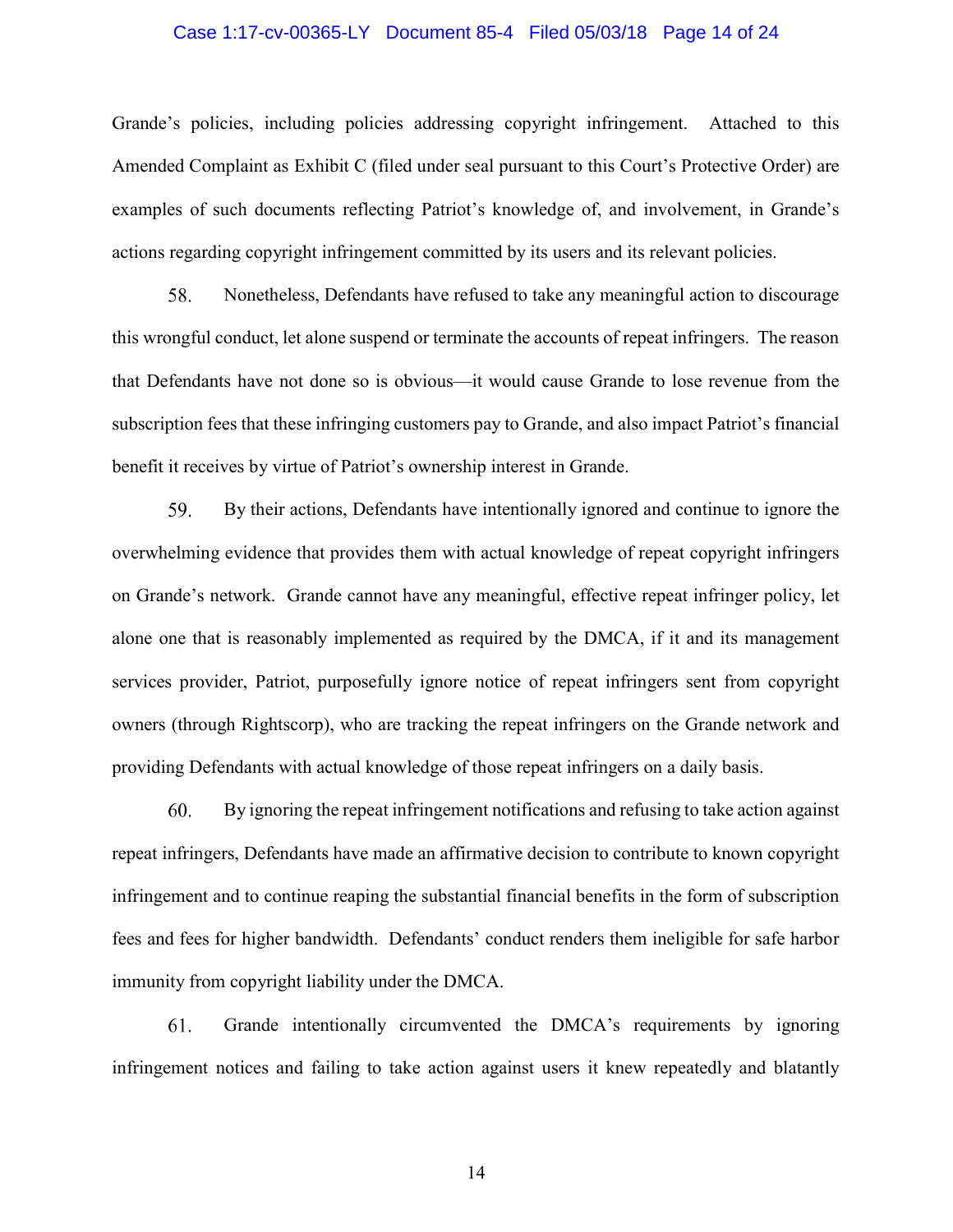#### Case 1:17-cv-00365-LY Document 85-4 Filed 05/03/18 Page 15 of 24

committed copyright infringement. Thus, Grande cannot as a matter of law avail itself of the safe harbor provided for by the DMCA, and is fully liable for these acts of infringement.

62. Because it provided executive and general counsel services to Grande, Patriot is equally liable for Grande's failure to comply with its legal responsibilities and for the copyright infringement that resulted from those failures. Patriot's infringing conduct includes, among other things, formulating and implementing the business policies, procedures, and practices that provide repeat infringers with continued internet service through Grande, without consequence.

Defendants' infringing conduct includes providing the facilities and products 63. necessary for its subscribers to commit direct infringement by delivering uninhibited access to the internet, as well as the system and technology that allow for the storage and transmission of data constituting the infringing files that comprise the Copyrighted Sound Recordings. In addition to providing the site and facilities for the infringement, Defendants materially contribute to subscribers' direct infringement by providing continued access to account holders they know to be repeat infringers.

64. Grande directly profits from repeat infringers. Grande collects significant fees from its subscribers, and subscribers who frequently upload copyrighted content often pay higher monthly premiums for higher bandwidth. Grande tracks the repeat infringers for whom it has received multiple notices. And Grande also tracks that infringing customers in fact are, predominantly, internet-only a la carte subscribers—Grande's most profitable customers. Thus, from 2011 until June 2017, a period when Grande refused to terminate a single infringing customer no matter how many notices of infringement Grande received relating to a customer, Grande purposefully reaped substantial profits from knowingly allowing infringing customers to continue to use Grande's internet service for their unlawful conduct.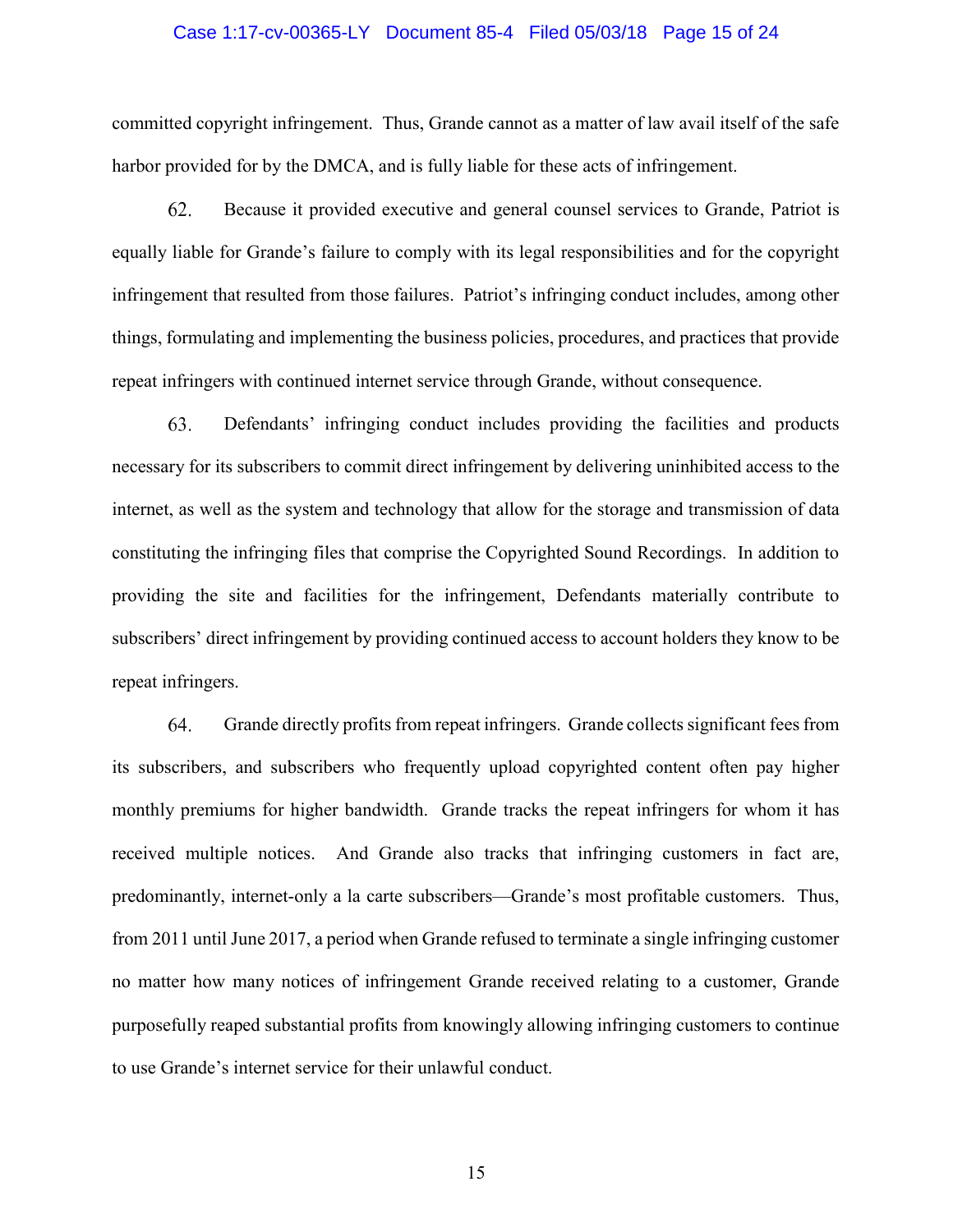#### Case 1:17-cv-00365-LY Document 85-4 Filed 05/03/18 Page 16 of 24

65. Grande has been notified of thousands of repeat infringers on the Grande network. Plaintiffs believe the total number of actual repeat infringers on the Grande network not known to Plaintiffs is drastically higher.

66. Grande touts an internet service that provides its subscribers "with an online experience that delivers unlimited access to a wealth of resources"—"with speeds up to 1 GB" which Grande advertises as "the fastest Internet speeds in town to support your entire family online at once." It makes these representations while knowing that many of its subscribers use its service for copyright infringement. Yet it willfully takes no action to prevent repeat infringement. By these acts and omissions, Grande induces the infringement of Plaintiffs' copyrights by Grande's subscribers.

67. Although it failed to terminate any subscribers for copyright infringement from 2011 until June 2017, Grande has tracked and continues to track information received alleging copyright infringement by its users. Grande's own records reveal that the company knew the specific musical works that its infringing customers were downloading, including specifically Plaintiffs' Copyrighted Sound Recordings. This evidence demonstrates that Plaintiffs' Copyrighted Sound Recordings were a draw to Grande's infringing customers, including customers Grande has identified as repeat infringers.

68. Documents produced by Grande in this case reflect the draw presented to its customers specifically by Plaintiffs' Copyrighted Sound Recordings. Attached to this Amended Complaint as Exhibit D (filed under seal pursuant to this Court's Protective Order) are examples of such documents.

69. Despite the continuous and frequent notifications to Defendants of specific instances of infringement and repeat infringement committed by Grande's subscribers, and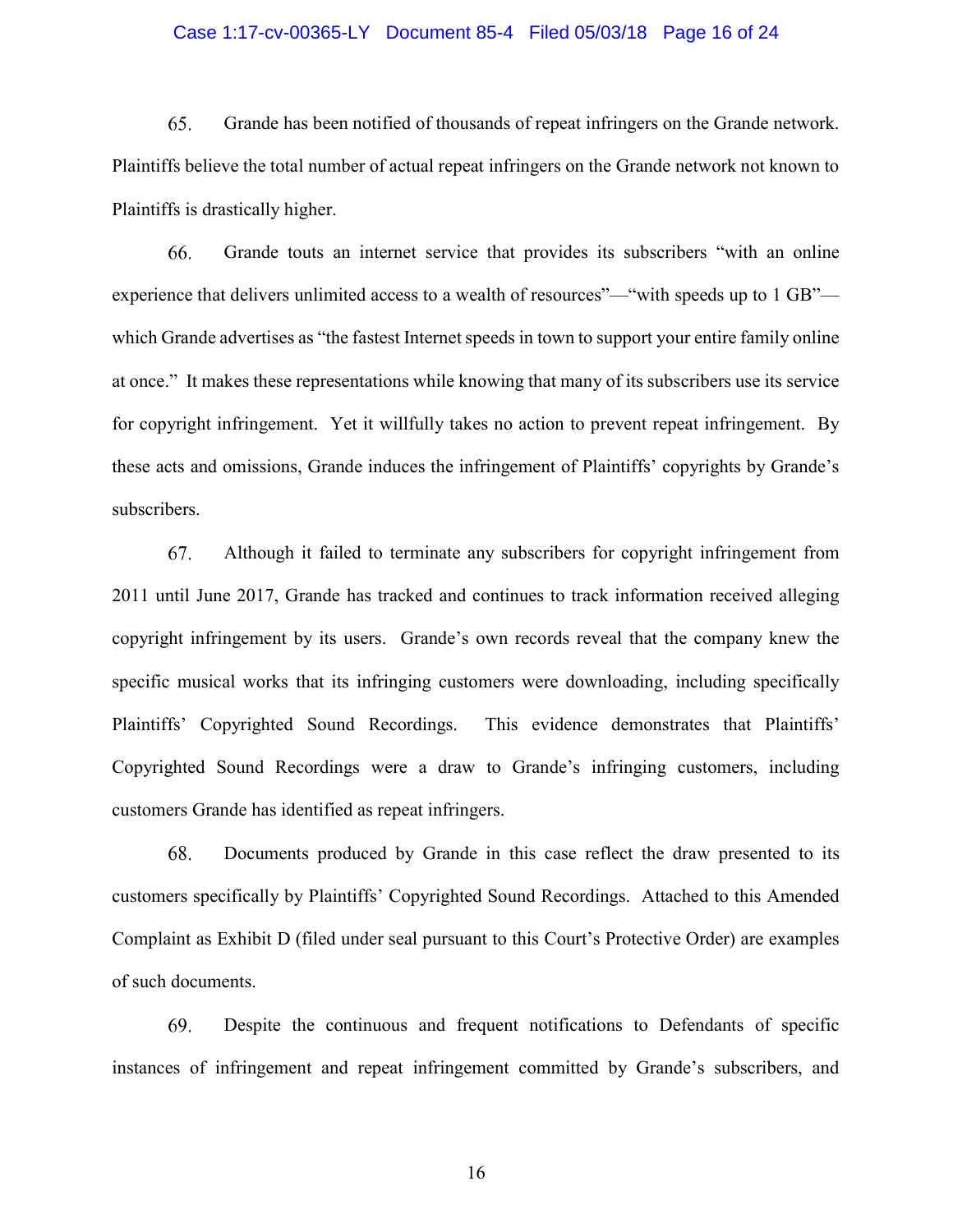#### Case 1:17-cv-00365-LY Document 85-4 Filed 05/03/18 Page 17 of 24

Defendants' knowledge thereof, Defendants have refused to take action against any meaningful number of Grande subscribers who are repeat infringers, and Grande continues to collect substantial money in subscription fees from accounts of known repeat infringers. Therefore, Defendants materially contribute to, financially benefit from, and induce the direct copyright infringement of Grande's subscribers.

## V. CAUSES OF ACTION

## Count One – Secondary Copyright Infringement Against Grande 17 U.S.C. § 101 et seq.

Plaintiffs repeat and reallege every allegation contained in paragraphs 1 through 69 70. as if fully set forth herein.

71. As detailed herein, users of the Grande service are engaged in repeat and pervasive infringement of Plaintiffs' exclusive rights to reproduce, distribute, and publicly perform their Copyrighted Sound Recordings.

Through its conduct, Grande knowingly and intentionally induced, enticed, 72. persuaded, and caused its subscribers to infringe Plaintiffs' Copyrighted Sound Recordings, and continues to do so, including but not limited to those sound recordings listed in Exhibit A hereto, in violation of Plaintiffs' copyrights.

73. Through its activities, Grande knowingly and intentionally takes steps that are substantially certain to result in direct infringement of Plaintiffs' Copyrighted Sound Recordings, and that have resulted in such direct infringement, including but not limited to the direct infringement of those sound recordings listed in Exhibit A hereto, in violation of Plaintiffs' copyrights.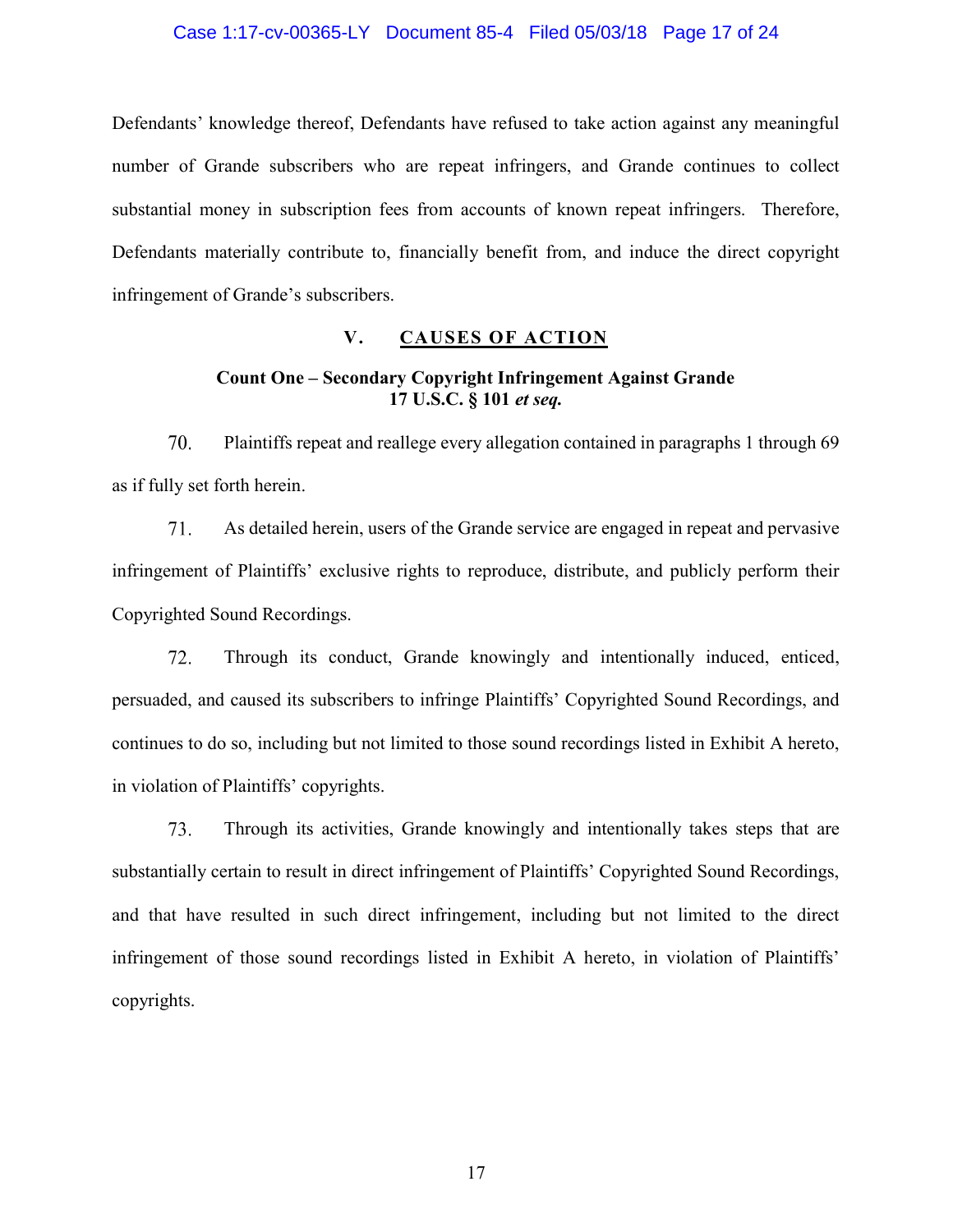#### Case 1:17-cv-00365-LY Document 85-4 Filed 05/03/18 Page 18 of 24

74. Despite its knowledge that infringing material is made available to its subscribers by means of the Grande service, Grande has failed to take reasonable steps to minimize the infringing capabilities of its service.

75. Grande is liable as a contributory copyright infringer for the infringing acts of its subscribers. Grande has actual and constructive knowledge of the infringing activity of its subscribers. Grande knowingly caused and otherwise materially contributed to these unauthorized reproductions and distributions of Plaintiffs' Copyrighted Sound Recordings, including but not limited to those sound recordings listed in Exhibit A hereto, and continues to do so.

76. Grande is vicariously liable for the infringing acts of its subscribers. Grande has the right and ability to supervise and control the infringing activities that occur through the use of its service, and at all relevant times has derived a direct financial benefit from the infringement of Plaintiffs' copyrights.

Grande has refused to take any meaningful action to prevent the widespread 77. infringement by its subscribers. Indeed, the availability of music – and particularly Plaintiffs' music – acts as a powerful draw for users of Grande's service, who use that service to download infringing music files using BitTorrent protocols.

78. Grande made the express decision in 2010 to cease terminating any subscriber for copyright infringement, regardless of the number of notices of copyright infringement Grande received regarding any particular user. After Patriot assumed management responsibilities for Grande in 2013, Patriot directed Grande to continue this policy from 2013 onwards. Thus, from 2011 through June 2017 (two months after Plaintiffs filed this suit), Grande failed to terminate a single user for copyright infringement.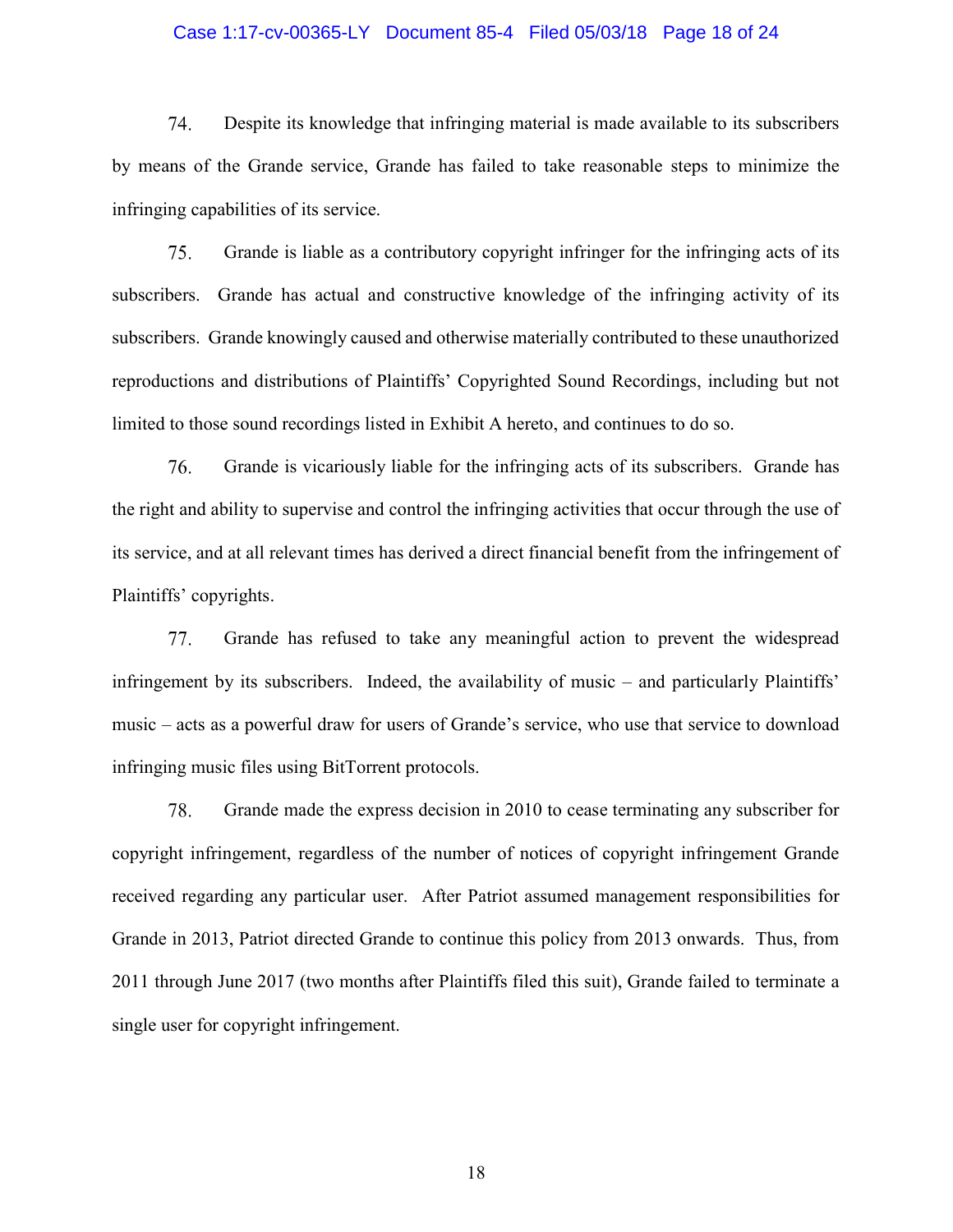#### Case 1:17-cv-00365-LY Document 85-4 Filed 05/03/18 Page 19 of 24

79. During that same period, Grande continued to accept payment from its subscribers regardless of the number of copyright infringement notices received. Many of these repeat infringing subscribers were internet-only a la carte subscribers, Grande's most profitable customers—a fact that Grande specifically tracked and knew.

80. Grande and Patriot purposefully ignored acts of infringement in order to continue to profit from fees from infringing users, and refused to terminate any infringing users from 2011 until June 2017 in order to avoiding losing those fees.

Grande is therefore vicariously liable for the unauthorized reproduction, 81. distribution, and public performance of Plaintiffs' Copyrighted Sound Recordings, including but not limited to those sound recordings listed in Exhibit A hereto.

82. Grande's infringement of Plaintiffs' rights in each of their Copyrighted Sound Recordings constitutes a separate and distinct act of infringement.

83. Grande's acts of infringement are willful, intentional and purposeful, in disregard of and indifferent to the rights of Plaintiffs.

84. As a direct and proximate result of Grande's infringement of Plaintiffs' copyrights and exclusive rights under copyright, Plaintiffs are entitled to up to the maximum amount of statutory damages, pursuant to 17 U.S.C. § 504(c), with respect to each work infringed, or such other amounts as may be proper under 17 U.S.C. § 504(c).

85. In the alternative, at Plaintiffs' election pursuant to 17 U.S.C. § 504(b), Plaintiffs are entitled to their actual damages, including Grande's profits from infringement, in amounts to be proven at trial.

86. Plaintiffs are entitled to their costs, including reasonable attorneys' fees, pursuant to 17 U.S.C. § 505.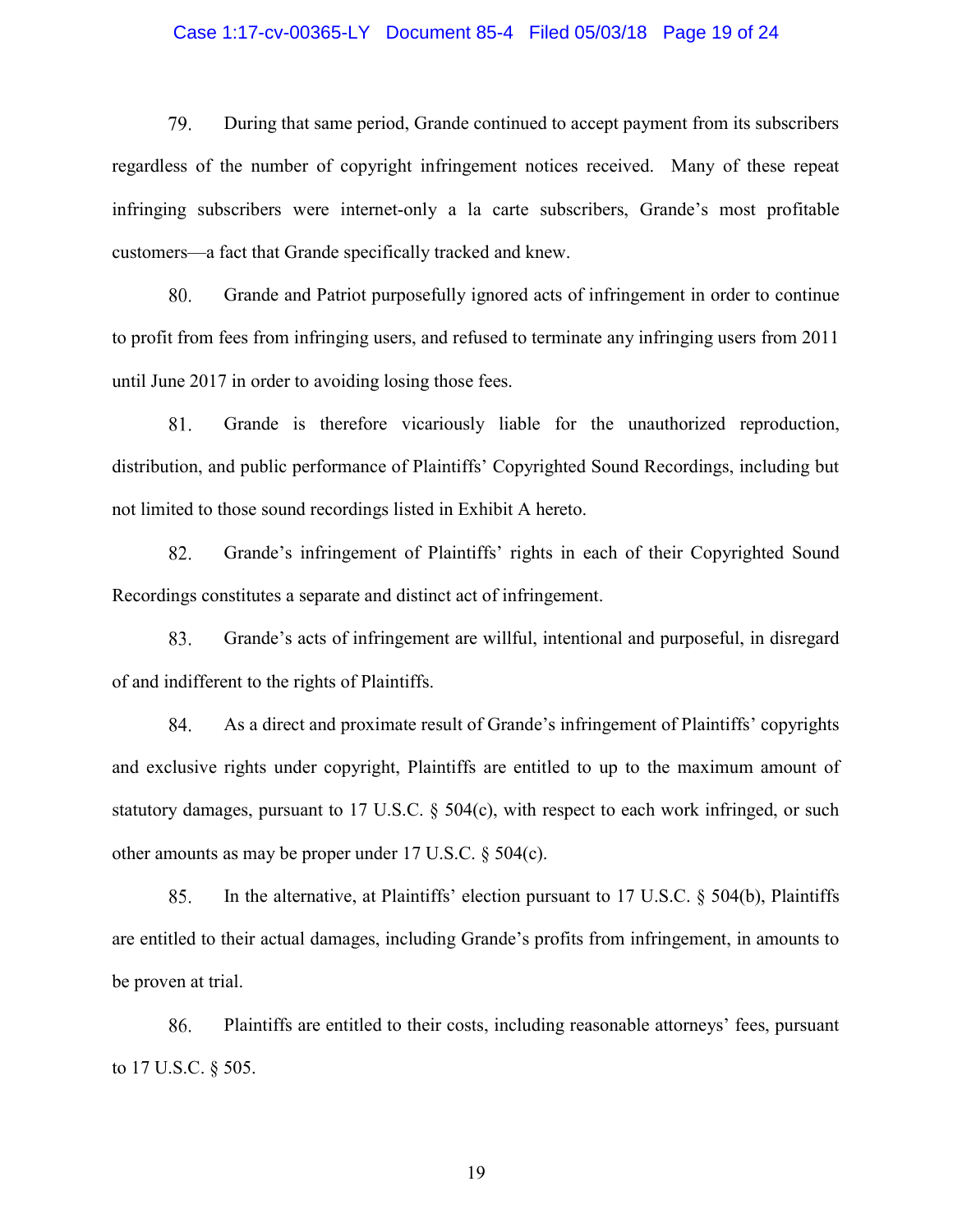#### Case 1:17-cv-00365-LY Document 85-4 Filed 05/03/18 Page 20 of 24

87. Grande's conduct has caused, is causing, and, unless enjoined by this Court, will continue to cause Plaintiffs irreparable injury that cannot fully be compensated or measured in money. Plaintiffs have no adequate remedy at law. Pursuant to 17 U.S.C. § 502, Plaintiffs are entitled to a preliminary and permanent injunction prohibiting infringement of Plaintiffs' copyrights and exclusive rights under copyright.

## Count Two – Secondary Copyright Infringement Against Patriot 17 U.S.C. § 101 et seq.

88. Plaintiffs repeat and reallege every allegation contained in paragraphs 1 through 87 as if fully set forth herein.

89. As described above, users of the Grande service are engaged in repeat and pervasive infringement of Plaintiffs' exclusive rights to reproduce, distribute, and publicly perform their Copyrighted Sound Recordings.

90. Upon information and belief, during the relevant period, Patriot was responsible for management of Grande, including performing executive, legal, and compliance responsibilities.

91. Patriot knowingly and intentionally induced, enticed, persuaded, and caused Grande's subscribers to infringe Plaintiffs' copyrights in their sound recordings, and continues to do so, including but not limited to those sound recordings listed in Exhibit A hereto, in violation of Plaintiffs' copyrights.

92. Through its management of Grande, Patriot knowingly and intentionally takes steps that are substantially certain to result in direct infringement of Plaintiffs' Copyrighted Sound Recordings, including but not limited to those sound recordings listed in Exhibit A hereto, in violation of Plaintiffs' copyrights. These steps include, but are not limited to, developing Grande's overall strategy and setting Grande's policies and practices regarding copyright infringement,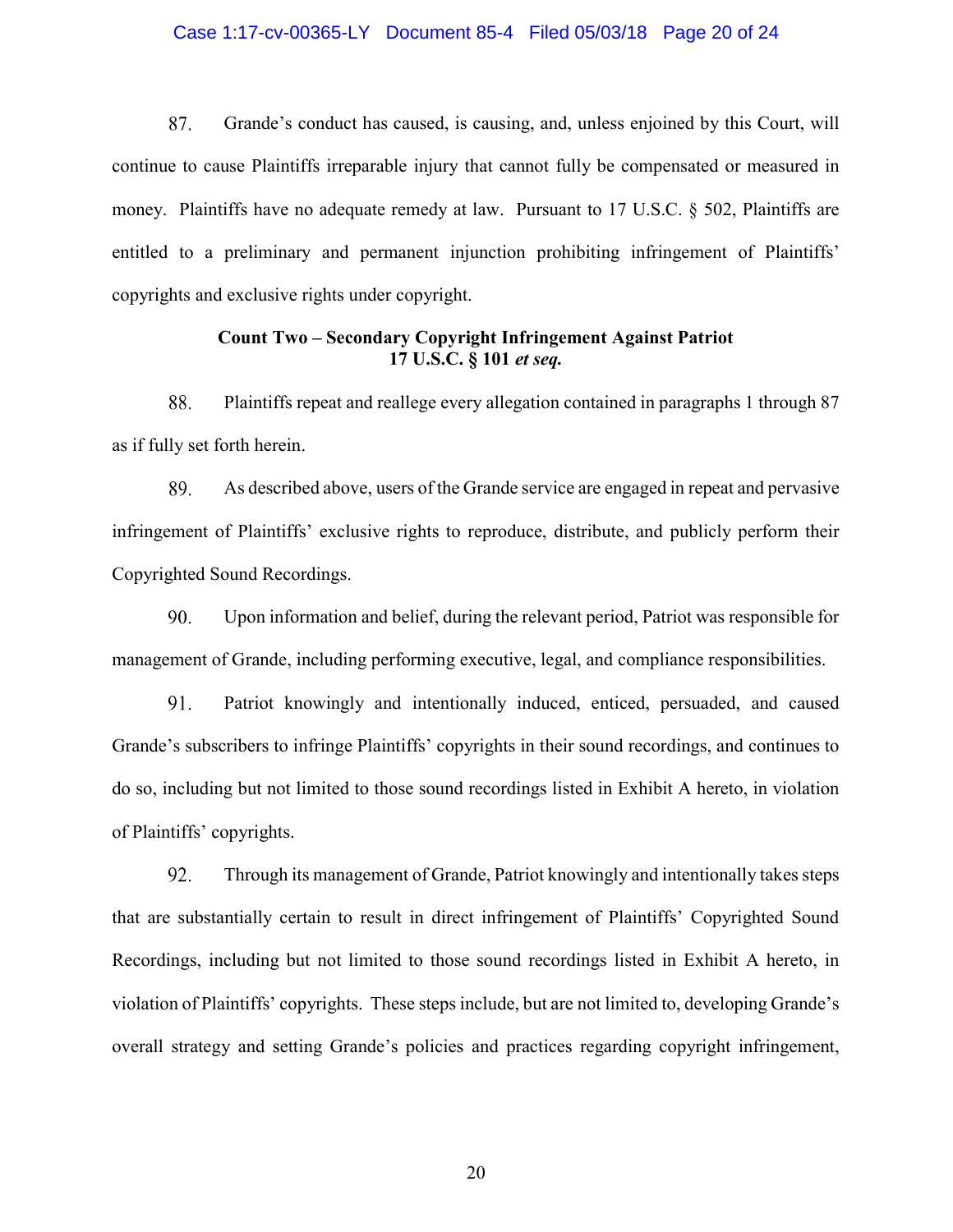#### Case 1:17-cv-00365-LY Document 85-4 Filed 05/03/18 Page 21 of 24

including Grande's longtime refusal to terminate any subscriber for copyright infringement, regardless of the number of notices Grande received regarding a subscriber.

93. Despite its knowledge that infringing material is made available to Grande's subscribers by means of the Grande service, Patriot has failed to take reasonable steps to minimize the infringing capabilities of the service.

94. Patriot is liable as a contributory copyright infringer for Grande subscribers' infringing acts. Patriot has actual and constructive knowledge of Grande subscribers' infringing activity. Patriot knowingly caused and otherwise materially contributed to these unauthorized reproductions and distributions of Plaintiffs' Copyrighted Sound Recordings, including but not limited to those sound recordings listed in Exhibit A hereto, and continues to do so.

95. Grande made the express decision in 2010 to cease terminating any subscriber for copyright infringement, regardless of the number of notices of copyright infringement Grande received regarding any particular user. Patriot directed Grande to continue this policy from 2013 onwards. From 2010 until June 2017, Grande failed to terminate a single user for copyright infringement. During that same period, Grande continued to accept payment from its subscribers regardless of the number of copyright infringement notices received from any source. Many of these subscribers were internet-only a la carte subscribers, Grande's most profitable customers.

96. Grande and Patriot purposefully ignored acts of infringement in order to continue to profit from fees from infringing users, and refused to terminate any users in order to avoiding losing those fees.

97. Patriot is vicariously liable for the infringing acts of Grande's subscribers. Patriot has the right and ability to supervise and control the infringing activities that occur using the Grande service, and at all relevant times has derived a direct financial benefit from the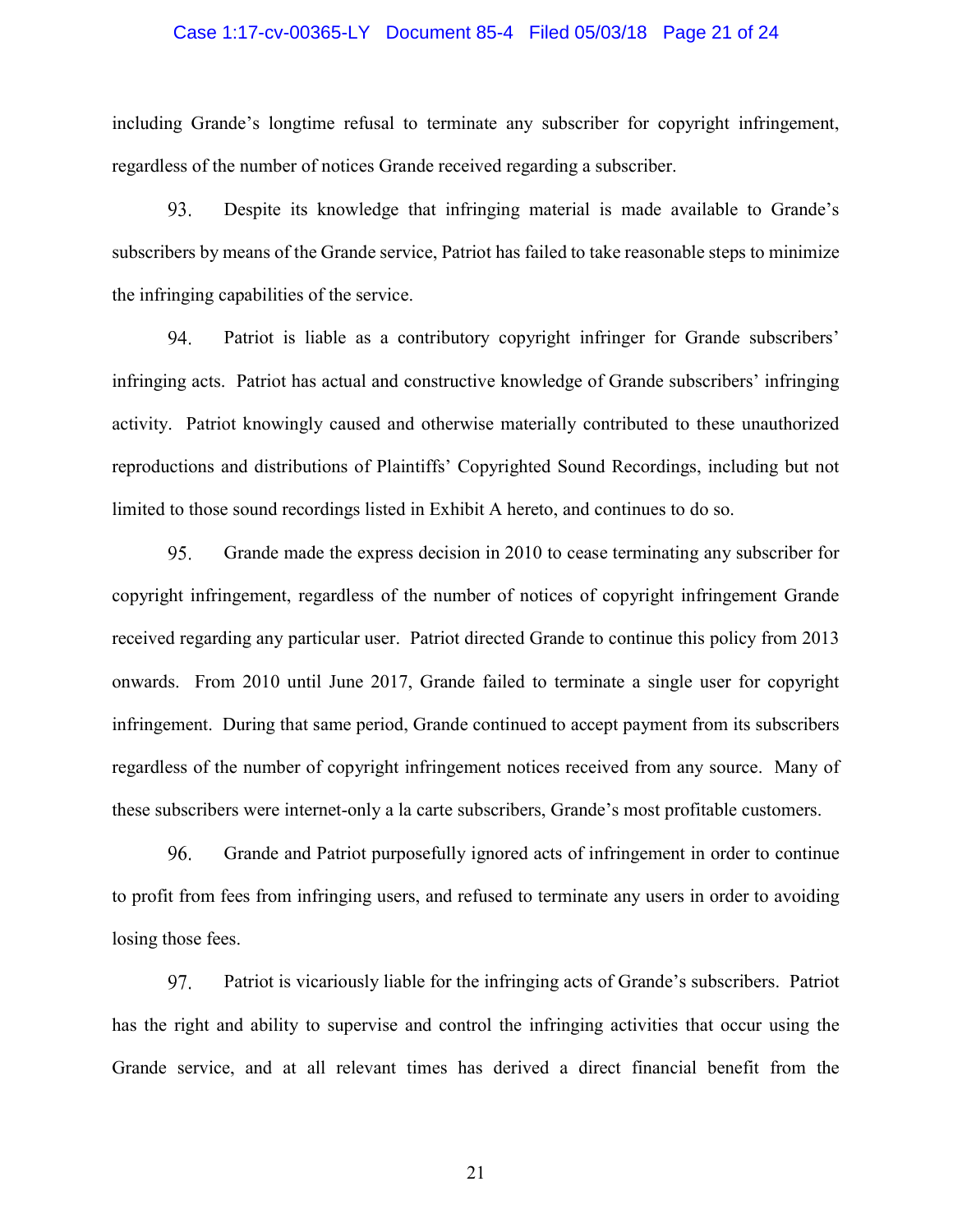#### Case 1:17-cv-00365-LY Document 85-4 Filed 05/03/18 Page 22 of 24

infringement of Plaintiffs' copyrights. Indeed, the availability of music—and particularly Plaintiffs' music—acts as a powerful draw for subscribers to Grande's service who use that service to download infringing music files using BitTorrent protocols.

98. Moreover, Patriot's ownership interest in Grande provides Patriot a direct financial benefit from Grande's increased profitability stemming from the refusal to terminate infringing subscribers.

99. Patriot has refused to take any meaningful action to prevent the widespread infringement by Grande's subscribers. Patriot is therefore vicariously liable for the unauthorized reproduction, distribution, and public performance of Plaintiffs' Copyrighted Sound Recordings, including but not limited to those sound recordings listed in Exhibit A hereto.

100. Patriot's infringement of Plaintiffs' rights in each of their Copyrighted Sound Recordings constitutes a separate and distinct act of infringement.

Patriot's acts of infringement are willful, intentional and purposeful, in disregard 101. of and indifferent to the rights of Plaintiffs.

102. As a direct and proximate result of Patriot's infringement of Plaintiffs' copyrights and exclusive rights under copyright, Plaintiffs are entitled up to the maximum amount of statutory damages, pursuant to 17 U.S.C. § 504(c), for each work infringed, or such other amounts as may be proper under 17 U.S.C. § 504(c).

In the alternative, at Plaintiffs' election pursuant to 17 U.S.C. § 504(b), Plaintiffs 103. are entitled to their actual damages, including Patriot's profits from infringement, in amounts to be proven at trial.

104. Plaintiffs are entitled to their costs, including reasonable attorneys' fees, pursuant to 17 U.S.C. § 505.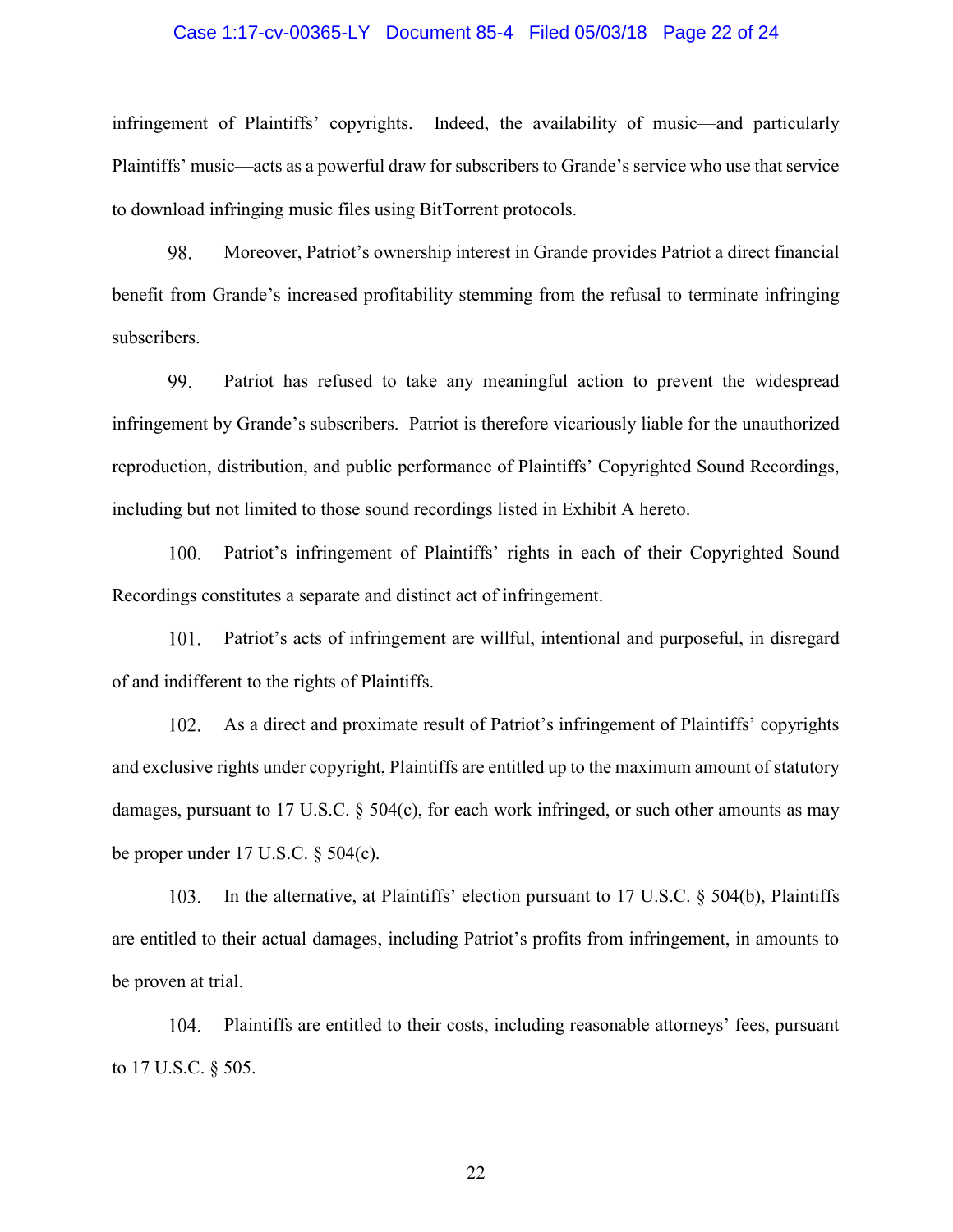#### Case 1:17-cv-00365-LY Document 85-4 Filed 05/03/18 Page 23 of 24

 $105.$ Patriot's conduct has caused, is causing, and, unless enjoined by this Court, will continue to cause, Plaintiffs irreparable injury that cannot fully be compensated or measured in money. Plaintiffs have no adequate remedy at law. Pursuant to 17 U.S.C. § 502, Plaintiffs are entitled to a preliminary and permanent injunction prohibiting infringement of Plaintiffs' copyrights and exclusive rights under copyright.

#### VI. REQUEST FOR RELIEF

WHEREFORE, Plaintiffs pray for judgment against Defendants, and each of them, as follows:

- a. For statutory damages pursuant to 17 U.S.C.  $\S$  504(c), in an amount up to the maximum, per infringed work, arising from Defendants' violations of Plaintiffs' rights under the Copyright Act or, in the alternative, at Plaintiffs' election pursuant to 17 U.S.C. § 504(b), Plaintiffs' actual damages, including Defendants' profits from infringement, in amounts to be proven at trial;
- b. For a preliminary and permanent injunction enjoining Defendants and their respective officers, agents, servants, employees, attorneys, successors, licensees, partners, and assigns, and all persons acting in concert or participation with each or any of them, (1) from directly or indirectly infringing in any manner any of Plaintiffs' respective copyrights or other exclusive rights (whether now in existence or hereafter created), including without limitation, copyrights or exclusive rights under copyright in the Copyrighted Sound Recordings, (2) from causing, contributing to, enabling, facilitating, or participating in the infringement of any of Plaintiffs' respective copyrights or other exclusive rights (whether now in existence or hereafter created), including without limitation, copyrights or exclusive rights under copyright in the Copyrighted Sound Recordings, and (3) to promptly send infringement notices to Grande's infringing subscribers.